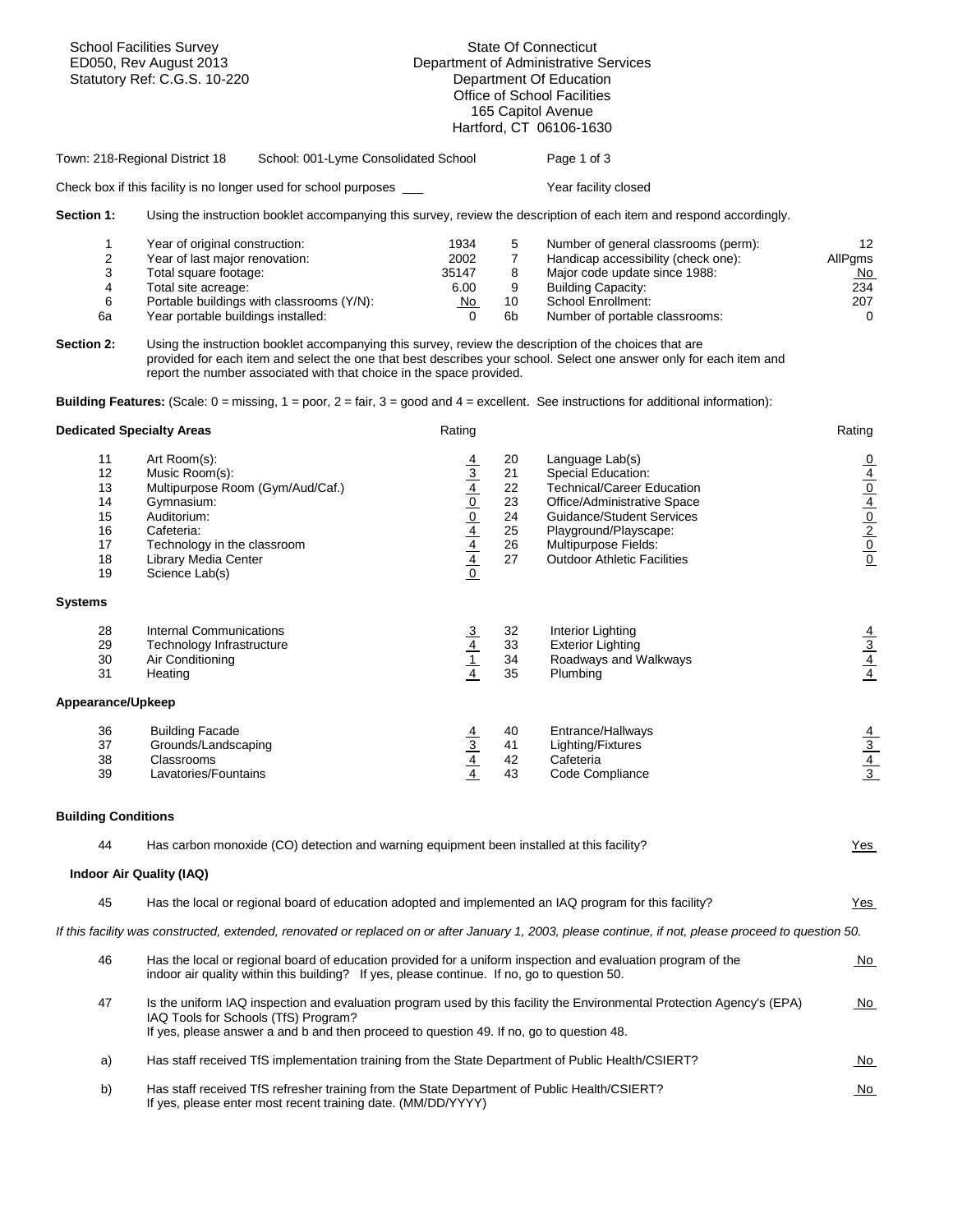|                                   | <b>School Facilities Survey</b><br>ED050, Rev August 2013<br>Statutory Ref: C.G.S. 10-220                                                                                                                                                                                                                                                                              |                                   | <b>State Of Connecticut</b><br>Department of Administrative Services<br>Department Of Education<br><b>Office of School Facilities</b><br>165 Capitol Avenue<br>Hartford, CT 06106-1630 |                |                                                                                                        |            |
|-----------------------------------|------------------------------------------------------------------------------------------------------------------------------------------------------------------------------------------------------------------------------------------------------------------------------------------------------------------------------------------------------------------------|-----------------------------------|----------------------------------------------------------------------------------------------------------------------------------------------------------------------------------------|----------------|--------------------------------------------------------------------------------------------------------|------------|
|                                   | Town: 218-Regional District 18<br>School: 001-Lyme Consolidated School                                                                                                                                                                                                                                                                                                 |                                   | Page 2 of 3                                                                                                                                                                            |                |                                                                                                        |            |
| <b>IAQ Continued</b>              |                                                                                                                                                                                                                                                                                                                                                                        |                                   |                                                                                                                                                                                        |                |                                                                                                        |            |
| 48                                | If the uniform IAQ inspection and evaluation program is not TfS, does the alternative program provide for review, inspection, and<br>evaluation of each of the following (check all that apply):                                                                                                                                                                       |                                   |                                                                                                                                                                                        |                |                                                                                                        |            |
|                                   | <b>HVAC Systems</b>                                                                                                                                                                                                                                                                                                                                                    | Radon levels in air               |                                                                                                                                                                                        |                | Degree of pesticide usage                                                                              |            |
|                                   | Ventilation systems<br>Pest infestation                                                                                                                                                                                                                                                                                                                                | Hazardous substances              | Microbiological particles                                                                                                                                                              |                | Chemical compounds<br>Plumbing                                                                         |            |
|                                   | Structural elements                                                                                                                                                                                                                                                                                                                                                    | Use of space                      |                                                                                                                                                                                        |                | Staff maintenance training                                                                             |            |
|                                   | Moisture incursion                                                                                                                                                                                                                                                                                                                                                     | Overall cleanliness               |                                                                                                                                                                                        |                |                                                                                                        |            |
| 49                                | Is IAQ maintenance training provided for building staff at this facility?                                                                                                                                                                                                                                                                                              |                                   |                                                                                                                                                                                        |                |                                                                                                        | No.        |
| 50                                | For each of the following issues relative to IAQ, please indicate either<br>1) A problem has been identified and has not yet been addressed (Poor);<br>2) A problem has been identified and is scheduled for repair (Fair);<br>3) A problem has been identified and corrected (Good); or<br>4) No problem (Excellent).                                                 |                                   |                                                                                                                                                                                        |                |                                                                                                        |            |
|                                   | <b>Ventilation</b>                                                                                                                                                                                                                                                                                                                                                     | <b>Source Reduction</b>           |                                                                                                                                                                                        |                | <b>Moisture Issues</b>                                                                                 |            |
| $\frac{\frac{4}{4}}{\frac{4}{4}}$ | Obstructions of air vents                                                                                                                                                                                                                                                                                                                                              | $\overline{4}$                    | Radon remediation needed                                                                                                                                                               | $\overline{4}$ | Leaks (other than roof), spills, moisture                                                              |            |
|                                   | Filters need upgrading or replacing<br>HVAC units/ventilators need cleaning                                                                                                                                                                                                                                                                                            | $\frac{\frac{4}{4}}{\frac{2}{4}}$ | Asbestos remediation needed<br>General cleaning improvement                                                                                                                            |                | $\frac{4}{2}$ Plumbing problems<br>$\frac{4}{2}$ Basement or cr<br>Removal of wat<br>Plumbing problems |            |
|                                   | Arts/sciences room(s) need ventilating                                                                                                                                                                                                                                                                                                                                 |                                   | Carpet cleaning or removal needed                                                                                                                                                      |                | Basement or crawlspace needs upgrading                                                                 |            |
|                                   | Outdoor air intakes need improving                                                                                                                                                                                                                                                                                                                                     |                                   | Pests or pesticide use remediation                                                                                                                                                     |                | Removal of water-damaged materials needed                                                              |            |
| $\overline{4}$                    | Bus exhaust                                                                                                                                                                                                                                                                                                                                                            |                                   | Classroom animal dander exposure                                                                                                                                                       |                |                                                                                                        |            |
| <b>Green Cleaning</b>             |                                                                                                                                                                                                                                                                                                                                                                        |                                   |                                                                                                                                                                                        |                |                                                                                                        |            |
| 51                                | Has the local or regional board of education adopted and implemented a Green Cleaning Program for this facility?<br>If yes, please continue. If no, go to Question 55.                                                                                                                                                                                                 |                                   |                                                                                                                                                                                        |                |                                                                                                        | <u>Yes</u> |
| 52                                | Does the local or regional board of education have a written statement of the Green Cleaning Program for this facility?<br>If yes, please continue. If no, go to Question 55.                                                                                                                                                                                          |                                   |                                                                                                                                                                                        |                |                                                                                                        | <u>Yes</u> |
| 53                                | Does the written statement for this facility include the following:                                                                                                                                                                                                                                                                                                    |                                   |                                                                                                                                                                                        |                |                                                                                                        |            |
| a)                                | Types and names of environmentally preferable cleaning products                                                                                                                                                                                                                                                                                                        |                                   |                                                                                                                                                                                        |                |                                                                                                        | <u>Yes</u> |
| b)                                | Locations of the application of cleaning products within the facility                                                                                                                                                                                                                                                                                                  |                                   |                                                                                                                                                                                        |                |                                                                                                        | Yes        |
| C)                                | A schedule of when green cleaning products are applied in the facility                                                                                                                                                                                                                                                                                                 |                                   |                                                                                                                                                                                        |                |                                                                                                        | Yes        |
| d)                                | A statement prohibiting a parent, guardian, teacher or staff member from bringing into the facility any<br>consumer product which is intended to clean, deodorize, sanitize or disinfect                                                                                                                                                                               |                                   |                                                                                                                                                                                        |                |                                                                                                        | <u>Yes</u> |
| 54                                | Has the local or regional board of education distributed the written statement of its green cleaning program to the following:                                                                                                                                                                                                                                         |                                   |                                                                                                                                                                                        |                |                                                                                                        |            |
| a)                                | School staff on an annual basis<br>Yes                                                                                                                                                                                                                                                                                                                                 |                                   | c) Upon request, parents or quardians of each child enrolled                                                                                                                           |                |                                                                                                        | <u>Yes</u> |
| b)                                | New staff hired during the school year Yes                                                                                                                                                                                                                                                                                                                             |                                   | d) Parents or guardians of students transferred during the year                                                                                                                        |                |                                                                                                        | Yes        |
| 55                                | Does the local or regional board of education provide for the procurement and use of environmentally preferable cleaning products that<br>meet guidelines or environmental standards set by a national or international environmental certification program approved by<br>Department of Administrative Services (DAS), which may include but is not limited to (Y/N): |                                   |                                                                                                                                                                                        |                |                                                                                                        |            |
|                                   | General purpose cleaners                                                                                                                                                                                                                                                                                                                                               | Yes                               | Glass cleaners                                                                                                                                                                         |                |                                                                                                        | <u>Yes</u> |
|                                   | Bathroom cleaners                                                                                                                                                                                                                                                                                                                                                      | Yes                               | Carpet cleaners                                                                                                                                                                        |                |                                                                                                        | Yes        |
|                                   | Floor finishes                                                                                                                                                                                                                                                                                                                                                         | <u>Yes_</u>                       | Floor strippers                                                                                                                                                                        |                |                                                                                                        | Yes        |
|                                   | Hand cleaners and soaps                                                                                                                                                                                                                                                                                                                                                | Yes                               |                                                                                                                                                                                        |                |                                                                                                        |            |
| a)                                | Does the local or regional board of education use the DAS procurement system to purchase<br>preferable cleaning products?                                                                                                                                                                                                                                              |                                   |                                                                                                                                                                                        |                |                                                                                                        | No.        |
| 56                                | Does the local or regional board of education have a Web site? If yes, please continue. If no, go to Question 59.                                                                                                                                                                                                                                                      |                                   |                                                                                                                                                                                        |                |                                                                                                        | <u>Yes</u> |
| 57                                | Has the local or regional board of education posted the written statement on the:                                                                                                                                                                                                                                                                                      |                                   |                                                                                                                                                                                        |                |                                                                                                        |            |
| a)                                | School Web site                                                                                                                                                                                                                                                                                                                                                        | <u>No</u>                         | Board of Education Web site<br>b)                                                                                                                                                      |                |                                                                                                        | <u>Yes</u> |
| 58                                | Has the local or regional board of education posted the School Facilities Survey (Form ED050) on the:                                                                                                                                                                                                                                                                  |                                   |                                                                                                                                                                                        |                |                                                                                                        |            |
| a)                                | School Web site                                                                                                                                                                                                                                                                                                                                                        | <u>No</u>                         | Board of Education Web site<br>b)                                                                                                                                                      |                |                                                                                                        | <u>No</u>  |
| 59                                | If a Web site for the local or regional board of education does not exist, has the board made the following publicly available:                                                                                                                                                                                                                                        |                                   |                                                                                                                                                                                        |                |                                                                                                        |            |
| a)                                | Written statement of the school district's green cleaning program                                                                                                                                                                                                                                                                                                      |                                   |                                                                                                                                                                                        |                |                                                                                                        | <u>No</u>  |
| b)                                | The School Facilities Survey (Form ED050)                                                                                                                                                                                                                                                                                                                              |                                   |                                                                                                                                                                                        |                |                                                                                                        | No         |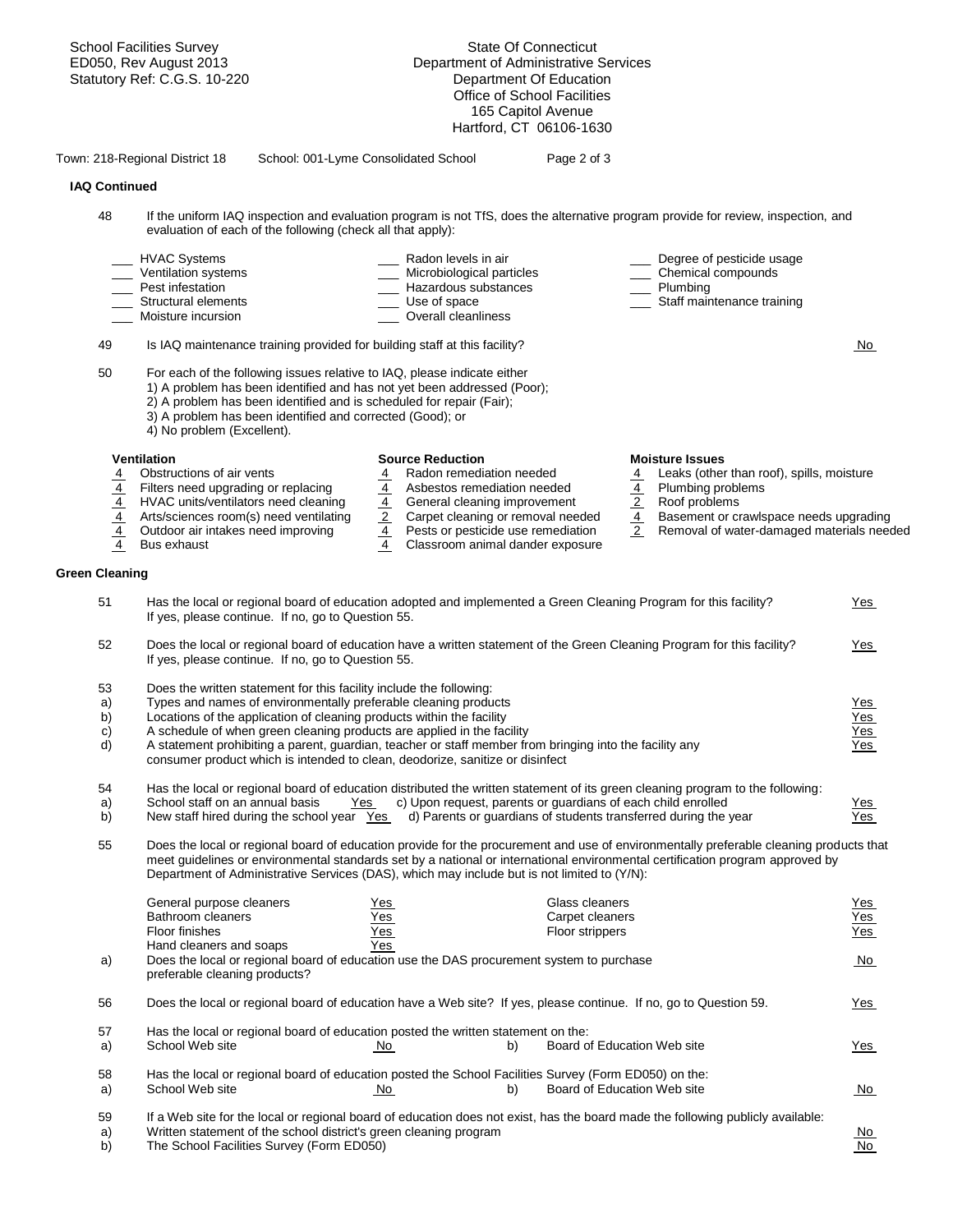School Facilities Survey State Of Connecticut Statutory Ref: C.G.S. 10-220 **Department Of Education** 

# Department of Administrative Services<br>Department Of Education Office of School Facilities 165 Capitol Avenue Hartford, CT 06106-1630

| Town: 218-Regional District 18 |  | School: 001-Lyme Consolidated School                                                  | Page 3 of 3 |
|--------------------------------|--|---------------------------------------------------------------------------------------|-------------|
| <b>Security</b>                |  |                                                                                       |             |
|                                |  | Hee a uniform coourity and vulnerability concompant been performed for this faoility? |             |

| 60       | Has a uniform security and vulnerability assessment been performed for this facility?                                                                                                                             | $Yes$             |
|----------|-------------------------------------------------------------------------------------------------------------------------------------------------------------------------------------------------------------------|-------------------|
| 61       | Has a school security and safety committee been established for this facility?                                                                                                                                    | Yes               |
| 62       | Has a school security and safety plan been developed for established for this facility?                                                                                                                           | <b>Yes</b>        |
| a)<br>b) | Was the school security and safety plan developed with the involvement of local officials?<br>Have school employees been provided an orientation on the school security and safety plan?                          | <b>Yes</b><br>Yes |
| 63<br>a) | Have crisis management procedures been developed for this facility?<br>Do the procedures have a command center organization structure based on the<br>federal National Incident Management System (NIMS)?         | <b>Yes</b><br>No  |
| 64       | Are procedures in place for managing other various types of emergencies?                                                                                                                                          | $Yes$             |
| 65<br>a) | Are fire drills and crisis response drills practiced periodically?<br>Has local law enforcement and other local public safety officials evaluated,<br>scored and provided fire drills and crisis response drills? | <b>Yes</b><br>Yes |
| 66       | Has a safe school climate committee been established at this facility?                                                                                                                                            | <b>Yes</b>        |
| 67       | Has the school personnel been trained in the operation and maintenance of school security infrastructure?                                                                                                         | <u>Yes</u>        |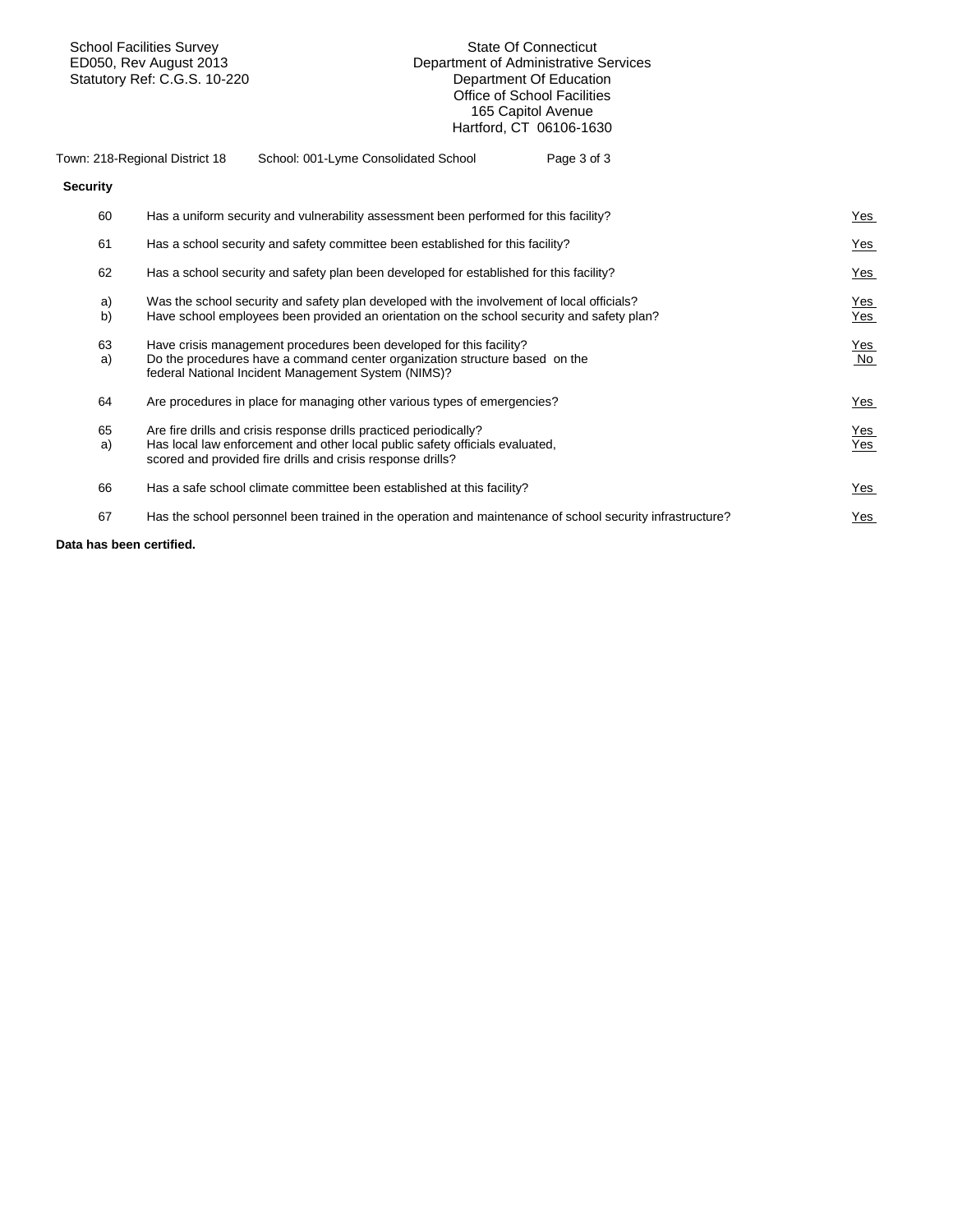|                                                    | <b>School Facilities Survey</b><br>ED050, Rev August 2013<br>Statutory Ref: C.G.S. 10-220                                                                                                                                                                                   |                               | State Of Connecticut<br>Department of Administrative Services<br>Department Of Education<br>Office of School Facilities<br>165 Capitol Avenue<br>Hartford, CT 06106-1630 |                                              |                                                                                                                                                                                                                                                                                                                                                                                                                                    |                                                                            |  |
|----------------------------------------------------|-----------------------------------------------------------------------------------------------------------------------------------------------------------------------------------------------------------------------------------------------------------------------------|-------------------------------|--------------------------------------------------------------------------------------------------------------------------------------------------------------------------|----------------------------------------------|------------------------------------------------------------------------------------------------------------------------------------------------------------------------------------------------------------------------------------------------------------------------------------------------------------------------------------------------------------------------------------------------------------------------------------|----------------------------------------------------------------------------|--|
|                                                    | Town: 218-Regional District 18                                                                                                                                                                                                                                              | School: 002-Mile Creek School |                                                                                                                                                                          |                                              | Page 1 of 3                                                                                                                                                                                                                                                                                                                                                                                                                        |                                                                            |  |
|                                                    | Check box if this facility is no longer used for school purposes ___                                                                                                                                                                                                        |                               |                                                                                                                                                                          |                                              | Year facility closed                                                                                                                                                                                                                                                                                                                                                                                                               |                                                                            |  |
| Section 1:                                         |                                                                                                                                                                                                                                                                             |                               |                                                                                                                                                                          |                                              | Using the instruction booklet accompanying this survey, review the description of each item and respond accordingly.                                                                                                                                                                                                                                                                                                               |                                                                            |  |
| 1<br>2<br>3<br>4<br>6<br>6а<br><b>Section 2:</b>   | Year of original construction:<br>Year of last major renovation:<br>Total square footage:<br>Total site acreage:<br>Portable buildings with classrooms (Y/N):<br>Year portable buildings installed:<br>report the number associated with that choice in the space provided. |                               | 1963<br>2002<br>52609<br>11.00<br>No<br>$\Omega$                                                                                                                         | 5<br>$\overline{7}$<br>8<br>9<br>10<br>6b    | Number of general classrooms (perm):<br>Handicap accessibility (check one):<br>Major code update since 1988:<br><b>Building Capacity:</b><br>School Enrollment:<br>Number of portable classrooms:<br>Using the instruction booklet accompanying this survey, review the description of the choices that are<br>provided for each item and select the one that best describes your school. Select one answer only for each item and | 19<br>AllPgms<br>No.<br>309<br>245<br>$\mathbf 0$                          |  |
|                                                    |                                                                                                                                                                                                                                                                             |                               |                                                                                                                                                                          |                                              | <b>Building Features:</b> (Scale: $0 = \text{missing}$ , $1 = \text{poor}$ , $2 = \text{fair}$ , $3 = \text{good}$ and $4 = \text{excellent}$ . See instructions for additional information):                                                                                                                                                                                                                                      |                                                                            |  |
| <b>Dedicated Specialty Areas</b>                   |                                                                                                                                                                                                                                                                             |                               | Rating                                                                                                                                                                   |                                              |                                                                                                                                                                                                                                                                                                                                                                                                                                    | Rating                                                                     |  |
| 11<br>12<br>13<br>14<br>15<br>16<br>17<br>18<br>19 | Art Room(s):<br>Music Room(s):<br>Multipurpose Room (Gym/Aud/Caf.)<br>Gymnasium:<br>Auditorium:<br>Cafeteria:<br>Technology in the classroom<br>Library Media Center<br>Science Lab(s)                                                                                      |                               | $\frac{4}{4}$ $\frac{4}{4}$ $\frac{4}{0}$ $\frac{0}{4}$ $\frac{0}{4}$ $\frac{4}{0}$                                                                                      | 20<br>21<br>22<br>23<br>24<br>25<br>26<br>27 | Language Lab(s)<br>Special Education:<br><b>Technical/Career Education</b><br>Office/Administrative Space<br><b>Guidance/Student Services</b><br>Playground/Playscape:<br>Multipurpose Fields:<br><b>Outdoor Athletic Facilities</b>                                                                                                                                                                                               | $\frac{1}{\sqrt{1}}\frac{1}{\sqrt{1}}\frac{1}{\sqrt{1}}\frac{1}{\sqrt{1}}$ |  |
| <b>Systems</b>                                     |                                                                                                                                                                                                                                                                             |                               |                                                                                                                                                                          |                                              |                                                                                                                                                                                                                                                                                                                                                                                                                                    |                                                                            |  |
| 28<br>29<br>30<br>31                               | <b>Internal Communications</b><br>Technology Infrastructure<br>Air Conditioning<br>Heating                                                                                                                                                                                  |                               | $\frac{\frac{4}{4}}{\frac{2}{4}}$                                                                                                                                        | 32<br>33<br>34<br>35                         | Interior Lighting<br><b>Exterior Lighting</b><br>Roadways and Walkways<br>Plumbing                                                                                                                                                                                                                                                                                                                                                 | $\frac{\frac{4}{3}}{\frac{4}{4}}$                                          |  |
| Appearance/Upkeep                                  |                                                                                                                                                                                                                                                                             |                               |                                                                                                                                                                          |                                              |                                                                                                                                                                                                                                                                                                                                                                                                                                    |                                                                            |  |
| 36<br>37<br>38<br>39                               | <b>Building Facade</b><br>Grounds/Landscaping<br>Classrooms<br>Lavatories/Fountains                                                                                                                                                                                         |                               | $\frac{\frac{4}{3}}{\frac{4}{4}}$                                                                                                                                        | 40<br>41<br>42<br>43                         | Entrance/Hallways<br>Lighting/Fixtures<br>Cafeteria<br>Code Compliance                                                                                                                                                                                                                                                                                                                                                             | $\frac{\frac{4}{3}}{\frac{4}{3}}$                                          |  |
| <b>Building Conditions</b>                         |                                                                                                                                                                                                                                                                             |                               |                                                                                                                                                                          |                                              |                                                                                                                                                                                                                                                                                                                                                                                                                                    |                                                                            |  |
| 44                                                 | Has carbon monoxide (CO) detection and warning equipment been installed at this facility?                                                                                                                                                                                   |                               |                                                                                                                                                                          |                                              |                                                                                                                                                                                                                                                                                                                                                                                                                                    | Yes                                                                        |  |
|                                                    | Indoor Air Quality (IAQ)                                                                                                                                                                                                                                                    |                               |                                                                                                                                                                          |                                              |                                                                                                                                                                                                                                                                                                                                                                                                                                    |                                                                            |  |
| 45                                                 |                                                                                                                                                                                                                                                                             |                               |                                                                                                                                                                          |                                              | Has the local or regional board of education adopted and implemented an IAQ program for this facility?                                                                                                                                                                                                                                                                                                                             | $Yes$                                                                      |  |
|                                                    |                                                                                                                                                                                                                                                                             |                               |                                                                                                                                                                          |                                              | If this facility was constructed, extended, renovated or replaced on or after January 1, 2003, please continue, if not, please proceed to question 50.                                                                                                                                                                                                                                                                             |                                                                            |  |
| 46                                                 | indoor air quality within this building? If yes, please continue. If no, go to question 50.                                                                                                                                                                                 |                               |                                                                                                                                                                          |                                              | Has the local or regional board of education provided for a uniform inspection and evaluation program of the                                                                                                                                                                                                                                                                                                                       | <u>No</u>                                                                  |  |
| 47                                                 | IAQ Tools for Schools (TfS) Program?<br>If yes, please answer a and b and then proceed to question 49. If no, go to question 48.                                                                                                                                            |                               |                                                                                                                                                                          |                                              | Is the uniform IAQ inspection and evaluation program used by this facility the Environmental Protection Agency's (EPA)                                                                                                                                                                                                                                                                                                             | <u>No</u>                                                                  |  |
| a)                                                 |                                                                                                                                                                                                                                                                             |                               |                                                                                                                                                                          |                                              | Has staff received TfS implementation training from the State Department of Public Health/CSIERT?                                                                                                                                                                                                                                                                                                                                  | <u>No</u>                                                                  |  |
| b)                                                 | Has staff received TfS refresher training from the State Department of Public Health/CSIERT?<br>If yes, please enter most recent training date. (MM/DD/YYYY)                                                                                                                |                               |                                                                                                                                                                          |                                              |                                                                                                                                                                                                                                                                                                                                                                                                                                    | <u>No</u>                                                                  |  |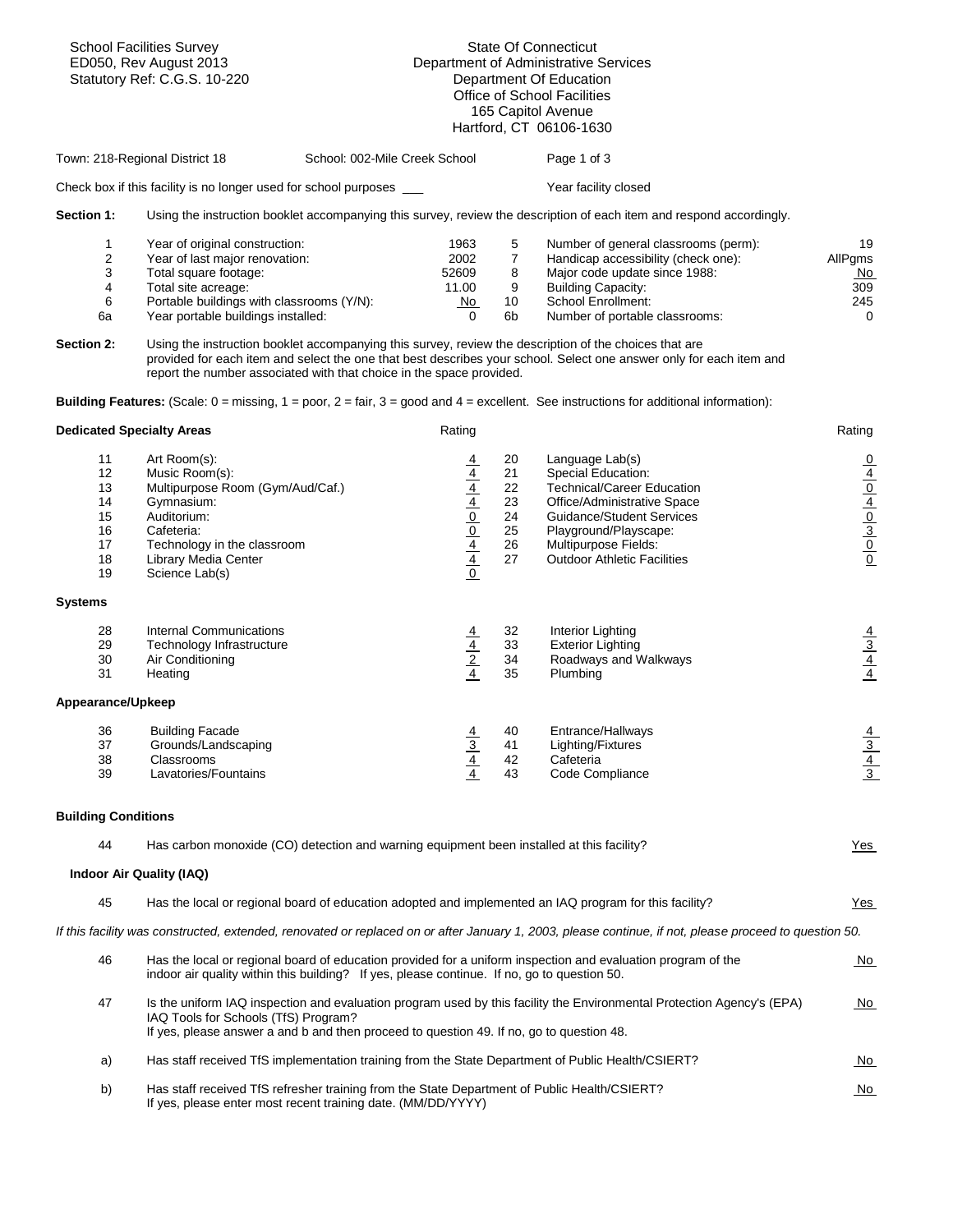|                                   | <b>School Facilities Survey</b><br>ED050, Rev August 2013<br>Statutory Ref: C.G.S. 10-220                                                                                                                                                                                                                                                                                                                                                                                             |                                                                                                                 | <b>State Of Connecticut</b><br>Department of Administrative Services<br>Department Of Education<br>Office of School Facilities<br>165 Capitol Avenue<br>Hartford, CT 06106-1630                        |                                                    |                                                                                                                                                                                                  |                                        |
|-----------------------------------|---------------------------------------------------------------------------------------------------------------------------------------------------------------------------------------------------------------------------------------------------------------------------------------------------------------------------------------------------------------------------------------------------------------------------------------------------------------------------------------|-----------------------------------------------------------------------------------------------------------------|--------------------------------------------------------------------------------------------------------------------------------------------------------------------------------------------------------|----------------------------------------------------|--------------------------------------------------------------------------------------------------------------------------------------------------------------------------------------------------|----------------------------------------|
|                                   | Town: 218-Regional District 18                                                                                                                                                                                                                                                                                                                                                                                                                                                        | School: 002-Mile Creek School                                                                                   | Page 2 of 3                                                                                                                                                                                            |                                                    |                                                                                                                                                                                                  |                                        |
| <b>IAQ Continued</b>              |                                                                                                                                                                                                                                                                                                                                                                                                                                                                                       |                                                                                                                 |                                                                                                                                                                                                        |                                                    |                                                                                                                                                                                                  |                                        |
| 48                                | If the uniform IAQ inspection and evaluation program is not TfS, does the alternative program provide for review, inspection, and<br>evaluation of each of the following (check all that apply):                                                                                                                                                                                                                                                                                      |                                                                                                                 |                                                                                                                                                                                                        |                                                    |                                                                                                                                                                                                  |                                        |
|                                   | <b>HVAC Systems</b><br>Ventilation systems<br>Pest infestation<br>Structural elements<br>Moisture incursion                                                                                                                                                                                                                                                                                                                                                                           | Radon levels in air<br>Microbiological particles<br>Hazardous substances<br>Use of space<br>Overall cleanliness |                                                                                                                                                                                                        |                                                    | Degree of pesticide usage<br>Chemical compounds<br>Plumbing<br>Staff maintenance training                                                                                                        |                                        |
| 49                                | Is IAQ maintenance training provided for building staff at this facility?                                                                                                                                                                                                                                                                                                                                                                                                             |                                                                                                                 |                                                                                                                                                                                                        |                                                    |                                                                                                                                                                                                  | <u>No</u>                              |
| 50                                | For each of the following issues relative to IAQ, please indicate either<br>1) A problem has been identified and has not yet been addressed (Poor);<br>2) A problem has been identified and is scheduled for repair (Fair);<br>3) A problem has been identified and corrected (Good); or<br>4) No problem (Excellent).                                                                                                                                                                |                                                                                                                 |                                                                                                                                                                                                        |                                                    |                                                                                                                                                                                                  |                                        |
| $\frac{\frac{4}{4}}{\frac{4}{4}}$ | <b>Ventilation</b><br>Obstructions of air vents<br>Filters need upgrading or replacing<br>HVAC units/ventilators need cleaning<br>Arts/sciences room(s) need ventilating<br>Outdoor air intakes need improving<br>Bus exhaust                                                                                                                                                                                                                                                         | <b>Source Reduction</b><br>$\frac{\frac{4}{4}}{\frac{2}{4}}$<br>$\overline{4}$                                  | Radon remediation needed<br>Asbestos remediation needed<br>General cleaning improvement<br>Carpet cleaning or removal needed<br>Pests or pesticide use remediation<br>Classroom animal dander exposure | $\frac{4}{1}$<br>$\frac{\frac{4}{4}}{\frac{4}{4}}$ | <b>Moisture Issues</b><br>Leaks (other than roof), spills, moisture<br>Plumbing problems<br>Roof problems<br>Basement or crawlspace needs upgrading<br>Removal of water-damaged materials needed |                                        |
| Green Cleaning                    |                                                                                                                                                                                                                                                                                                                                                                                                                                                                                       |                                                                                                                 |                                                                                                                                                                                                        |                                                    |                                                                                                                                                                                                  |                                        |
| 51                                | Has the local or regional board of education adopted and implemented a Green Cleaning Program for this facility?<br>If yes, please continue. If no, go to Question 55.                                                                                                                                                                                                                                                                                                                |                                                                                                                 |                                                                                                                                                                                                        |                                                    |                                                                                                                                                                                                  | <u>Yes</u>                             |
| 52                                | Does the local or regional board of education have a written statement of the Green Cleaning Program for this facility?<br>If yes, please continue. If no, go to Question 55.                                                                                                                                                                                                                                                                                                         |                                                                                                                 |                                                                                                                                                                                                        |                                                    |                                                                                                                                                                                                  | <u>Yes</u>                             |
| 53<br>a)<br>b)<br>C)<br>d)        | Does the written statement for this facility include the following:<br>Types and names of environmentally preferable cleaning products<br>Locations of the application of cleaning products within the facility<br>A schedule of when green cleaning products are applied in the facility<br>A statement prohibiting a parent, guardian, teacher or staff member from bringing into the facility any<br>consumer product which is intended to clean, deodorize, sanitize or disinfect |                                                                                                                 |                                                                                                                                                                                                        |                                                    |                                                                                                                                                                                                  | <u>Yes</u><br>Yes<br>Yes<br><u>Yes</u> |
| 54<br>a)<br>b)                    | Has the local or regional board of education distributed the written statement of its green cleaning program to the following:<br>School staff on an annual basis<br>Yes<br>New staff hired during the school year Yes                                                                                                                                                                                                                                                                |                                                                                                                 | c) Upon request, parents or guardians of each child enrolled<br>d) Parents or guardians of students transferred during the year                                                                        |                                                    |                                                                                                                                                                                                  | Yes<br><u>Yes</u>                      |
| 55                                | Does the local or regional board of education provide for the procurement and use of environmentally preferable cleaning products that<br>meet guidelines or environmental standards set by a national or international environmental certification program approved by<br>Department of Administrative Services (DAS), which may include but is not limited to (Y/N):                                                                                                                |                                                                                                                 |                                                                                                                                                                                                        |                                                    |                                                                                                                                                                                                  |                                        |
|                                   | General purpose cleaners<br>Bathroom cleaners<br>Floor finishes<br>Hand cleaners and soaps                                                                                                                                                                                                                                                                                                                                                                                            | Yes<br><u>Yes</u><br><u>Yes_</u><br>Yes                                                                         | Glass cleaners<br>Carpet cleaners<br>Floor strippers                                                                                                                                                   |                                                    |                                                                                                                                                                                                  | <u>Yes</u><br>Yes<br>Yes               |
| a)                                | Does the local or regional board of education use the DAS procurement system to purchase<br>preferable cleaning products?                                                                                                                                                                                                                                                                                                                                                             |                                                                                                                 |                                                                                                                                                                                                        |                                                    |                                                                                                                                                                                                  | <u>No</u>                              |
| 56                                | Does the local or regional board of education have a Web site? If yes, please continue. If no, go to Question 59.                                                                                                                                                                                                                                                                                                                                                                     |                                                                                                                 |                                                                                                                                                                                                        |                                                    |                                                                                                                                                                                                  | Yes                                    |
| 57<br>a)                          | Has the local or regional board of education posted the written statement on the:<br>School Web site                                                                                                                                                                                                                                                                                                                                                                                  | No.                                                                                                             | Board of Education Web site<br>b)                                                                                                                                                                      |                                                    |                                                                                                                                                                                                  | <u>Yes</u>                             |
| 58<br>a)                          | Has the local or regional board of education posted the School Facilities Survey (Form ED050) on the:<br>School Web site                                                                                                                                                                                                                                                                                                                                                              | <u>No</u>                                                                                                       | Board of Education Web site<br>b)                                                                                                                                                                      |                                                    |                                                                                                                                                                                                  | <u>No</u>                              |
| 59<br>a)<br>b)                    | If a Web site for the local or regional board of education does not exist, has the board made the following publicly available:<br>Written statement of the school district's green cleaning program<br>The School Facilities Survey (Form ED050)                                                                                                                                                                                                                                     |                                                                                                                 |                                                                                                                                                                                                        |                                                    |                                                                                                                                                                                                  | No.<br>No                              |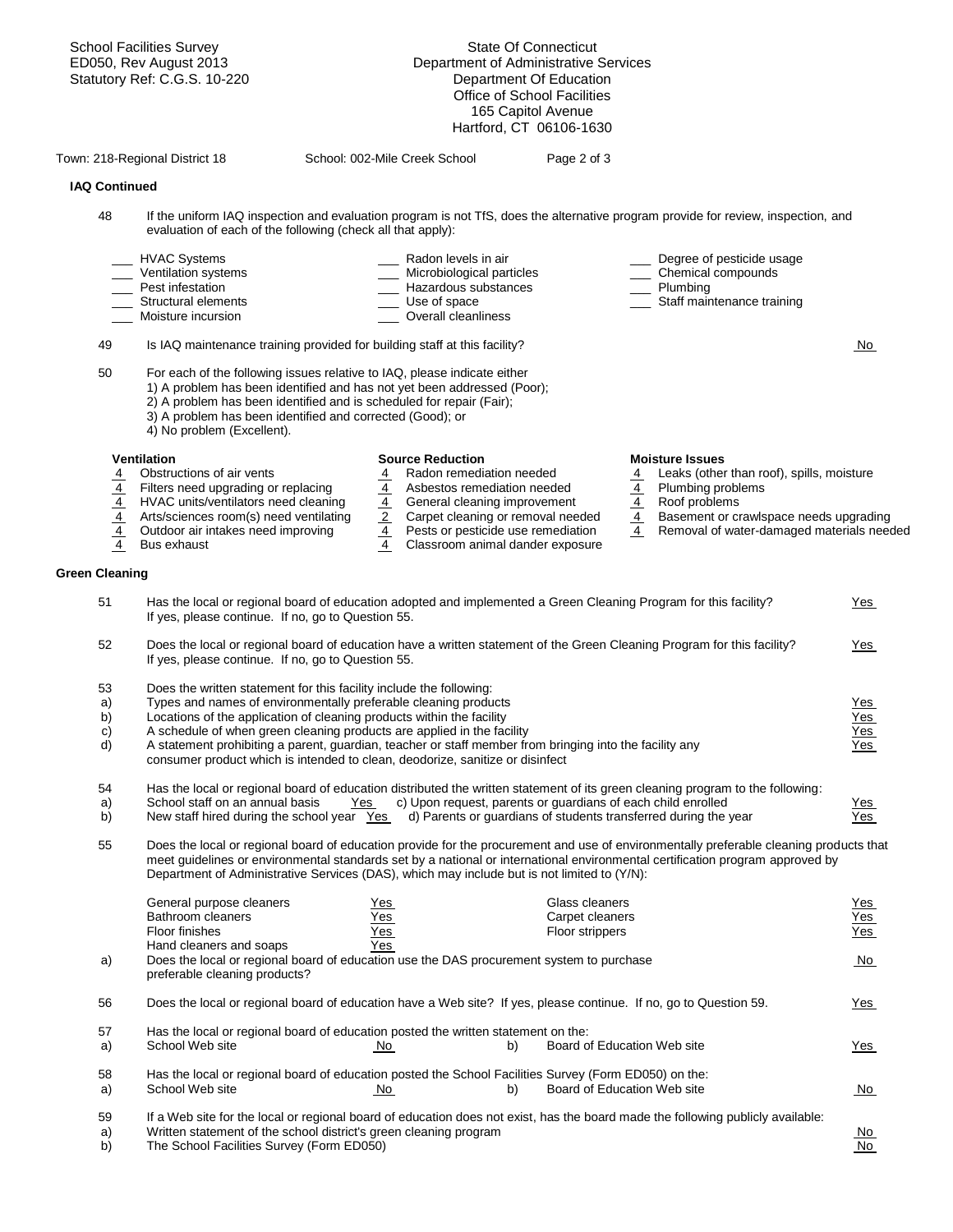School Facilities Survey State Of Connecticut

## Department of Administrative Services<br>Department Of Education Statutory Ref: C.G.S. 10-220 **Department Of Education** Office of School Facilities 165 Capitol Avenue Hartford, CT 06106-1630

|                    | Town: 218-Regional District 18 | School: 002-Mile Creek School                                                                                                                                                                                     | Page 3 of 3 |                   |
|--------------------|--------------------------------|-------------------------------------------------------------------------------------------------------------------------------------------------------------------------------------------------------------------|-------------|-------------------|
| <b>Security</b>    |                                |                                                                                                                                                                                                                   |             |                   |
| 60                 |                                | Has a uniform security and vulnerability assessment been performed for this facility?                                                                                                                             |             | Yes               |
| 61                 |                                | Has a school security and safety committee been established for this facility?                                                                                                                                    |             | <u>Yes</u>        |
| 62                 |                                | Has a school security and safety plan been developed for established for this facility?                                                                                                                           |             | Yes               |
| a)<br>$\mathsf{b}$ |                                | Was the school security and safety plan developed with the involvement of local officials?<br>Have school employees been provided an orientation on the school security and safety plan?                          |             | <u>Yes</u><br>Yes |
| 63<br>a)           |                                | Have crisis management procedures been developed for this facility?<br>Do the procedures have a command center organization structure based on the<br>federal National Incident Management System (NIMS)?         |             | <u>Yes</u><br>No  |
| 64                 |                                | Are procedures in place for managing other various types of emergencies?                                                                                                                                          |             | <u>Yes</u>        |
| 65<br>a)           |                                | Are fire drills and crisis response drills practiced periodically?<br>Has local law enforcement and other local public safety officials evaluated.<br>scored and provided fire drills and crisis response drills? |             | <u>Yes</u><br>Yes |
| 66                 |                                | Has a safe school climate committee been established at this facility?                                                                                                                                            |             | <u>Yes</u>        |
| 67                 |                                | Has the school personnel been trained in the operation and maintenance of school security infrastructure?                                                                                                         |             | Yes               |
|                    |                                |                                                                                                                                                                                                                   |             |                   |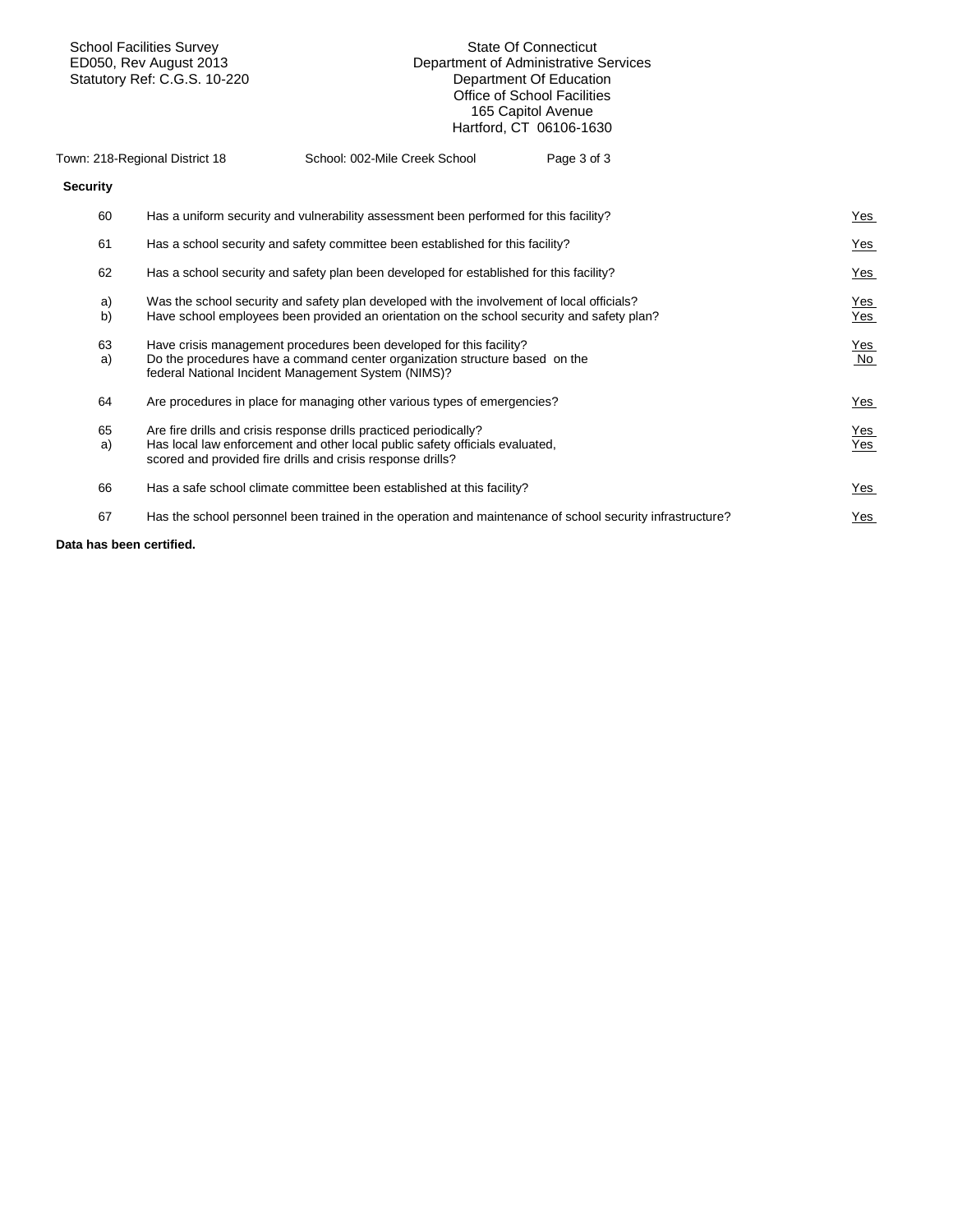|                                                                        | <b>School Facilities Survey</b><br>ED050, Rev August 2013<br>Statutory Ref: C.G.S. 10-220                                                                                                                                                                                   | <b>State Of Connecticut</b><br>Department of Administrative Services<br>Department Of Education<br>Office of School Facilities<br>165 Capitol Avenue<br>Hartford, CT 06106-1630 |                                                                         |                                           |                                                                                                                                                                                                                                                                                                                                                                                                                                                                                                                                                                                                                                     |                                                                            |
|------------------------------------------------------------------------|-----------------------------------------------------------------------------------------------------------------------------------------------------------------------------------------------------------------------------------------------------------------------------|---------------------------------------------------------------------------------------------------------------------------------------------------------------------------------|-------------------------------------------------------------------------|-------------------------------------------|-------------------------------------------------------------------------------------------------------------------------------------------------------------------------------------------------------------------------------------------------------------------------------------------------------------------------------------------------------------------------------------------------------------------------------------------------------------------------------------------------------------------------------------------------------------------------------------------------------------------------------------|----------------------------------------------------------------------------|
|                                                                        | Town: 218-Regional District 18                                                                                                                                                                                                                                              | School: 003-Center School                                                                                                                                                       |                                                                         |                                           | Page 1 of 3                                                                                                                                                                                                                                                                                                                                                                                                                                                                                                                                                                                                                         |                                                                            |
|                                                                        | Check box if this facility is no longer used for school purposes ___                                                                                                                                                                                                        |                                                                                                                                                                                 |                                                                         |                                           | Year facility closed                                                                                                                                                                                                                                                                                                                                                                                                                                                                                                                                                                                                                |                                                                            |
| Section 1:                                                             |                                                                                                                                                                                                                                                                             |                                                                                                                                                                                 |                                                                         |                                           | Using the instruction booklet accompanying this survey, review the description of each item and respond accordingly.                                                                                                                                                                                                                                                                                                                                                                                                                                                                                                                |                                                                            |
| 1<br>$\overline{\mathbf{c}}$<br>3<br>4<br>6<br>6а<br><b>Section 2:</b> | Year of original construction:<br>Year of last major renovation:<br>Total square footage:<br>Total site acreage:<br>Portable buildings with classrooms (Y/N):<br>Year portable buildings installed:<br>report the number associated with that choice in the space provided. |                                                                                                                                                                                 | 1934<br>2004<br>39980<br>12.00<br>No<br>$\Omega$                        | 5<br>$\overline{7}$<br>8<br>9<br>10<br>6b | Number of general classrooms (perm):<br>Handicap accessibility (check one):<br>Major code update since 1988:<br><b>Building Capacity:</b><br>School Enrollment:<br>Number of portable classrooms:<br>Using the instruction booklet accompanying this survey, review the description of the choices that are<br>provided for each item and select the one that best describes your school. Select one answer only for each item and<br><b>Building Features:</b> (Scale: $0 = \text{missing}$ , $1 = \text{poor}$ , $2 = \text{fair}$ , $3 = \text{good}$ and $4 = \text{excellent}$ . See instructions for additional information): | 14<br>AllAreas<br><u>No</u><br>330<br>159<br>$\Omega$                      |
| <b>Dedicated Specialty Areas</b>                                       |                                                                                                                                                                                                                                                                             |                                                                                                                                                                                 | Rating                                                                  |                                           |                                                                                                                                                                                                                                                                                                                                                                                                                                                                                                                                                                                                                                     | Rating                                                                     |
| 11<br>12<br>13                                                         | Art Room(s):<br>Music Room(s):<br>Multipurpose Room (Gym/Aud/Caf.)                                                                                                                                                                                                          |                                                                                                                                                                                 |                                                                         | 20<br>21<br>22                            | Language Lab(s)<br>Special Education:<br><b>Technical/Career Education</b>                                                                                                                                                                                                                                                                                                                                                                                                                                                                                                                                                          |                                                                            |
| 14<br>15<br>16<br>17<br>18<br>19                                       | Gymnasium:<br>Auditorium:<br>Cafeteria:<br>Technology in the classroom<br>Library Media Center<br>Science Lab(s)                                                                                                                                                            |                                                                                                                                                                                 | $\frac{4}{3}$ $\frac{4}{10}$ $\frac{0}{4}$ $\frac{4}{4}$ $\frac{4}{10}$ | 23<br>24<br>25<br>26<br>27                | Office/Administrative Space<br><b>Guidance/Student Services</b><br>Playground/Playscape:<br>Multipurpose Fields:<br><b>Outdoor Athletic Facilities</b>                                                                                                                                                                                                                                                                                                                                                                                                                                                                              | $\frac{1}{\sqrt{1}}\frac{1}{\sqrt{1}}\frac{1}{\sqrt{1}}\frac{1}{\sqrt{1}}$ |
| <b>Systems</b>                                                         |                                                                                                                                                                                                                                                                             |                                                                                                                                                                                 |                                                                         |                                           |                                                                                                                                                                                                                                                                                                                                                                                                                                                                                                                                                                                                                                     |                                                                            |
| 28<br>29<br>30<br>31                                                   | <b>Internal Communications</b><br>Technology Infrastructure<br>Air Conditioning<br>Heating                                                                                                                                                                                  |                                                                                                                                                                                 | $\frac{\frac{4}{4}}{\frac{2}{4}}$                                       | 32<br>33<br>34<br>35                      | Interior Lighting<br><b>Exterior Lighting</b><br>Roadways and Walkways<br>Plumbing                                                                                                                                                                                                                                                                                                                                                                                                                                                                                                                                                  | $\frac{\frac{4}{3}}{\frac{4}{4}}$                                          |
| Appearance/Upkeep                                                      |                                                                                                                                                                                                                                                                             |                                                                                                                                                                                 |                                                                         |                                           |                                                                                                                                                                                                                                                                                                                                                                                                                                                                                                                                                                                                                                     |                                                                            |
| 36<br>37<br>38<br>39                                                   | <b>Building Facade</b><br>Grounds/Landscaping<br>Classrooms<br>Lavatories/Fountains                                                                                                                                                                                         |                                                                                                                                                                                 | $\frac{\frac{2}{4}}{\frac{4}{4}}$                                       | 40<br>41<br>42<br>43                      | Entrance/Hallways<br>Lighting/Fixtures<br>Cafeteria<br>Code Compliance                                                                                                                                                                                                                                                                                                                                                                                                                                                                                                                                                              | $\frac{\frac{4}{3}}{\frac{4}{4}}$                                          |
| <b>Building Conditions</b>                                             |                                                                                                                                                                                                                                                                             |                                                                                                                                                                                 |                                                                         |                                           |                                                                                                                                                                                                                                                                                                                                                                                                                                                                                                                                                                                                                                     |                                                                            |
| 44                                                                     | Has carbon monoxide (CO) detection and warning equipment been installed at this facility?                                                                                                                                                                                   |                                                                                                                                                                                 |                                                                         |                                           |                                                                                                                                                                                                                                                                                                                                                                                                                                                                                                                                                                                                                                     | <u>No</u>                                                                  |
|                                                                        | Indoor Air Quality (IAQ)                                                                                                                                                                                                                                                    |                                                                                                                                                                                 |                                                                         |                                           |                                                                                                                                                                                                                                                                                                                                                                                                                                                                                                                                                                                                                                     |                                                                            |
| 45                                                                     |                                                                                                                                                                                                                                                                             |                                                                                                                                                                                 |                                                                         |                                           | Has the local or regional board of education adopted and implemented an IAQ program for this facility?                                                                                                                                                                                                                                                                                                                                                                                                                                                                                                                              | <u>Yes</u>                                                                 |
|                                                                        |                                                                                                                                                                                                                                                                             |                                                                                                                                                                                 |                                                                         |                                           | If this facility was constructed, extended, renovated or replaced on or after January 1, 2003, please continue, if not, please proceed to question 50.                                                                                                                                                                                                                                                                                                                                                                                                                                                                              |                                                                            |
| 46                                                                     | indoor air quality within this building? If yes, please continue. If no, go to question 50.                                                                                                                                                                                 |                                                                                                                                                                                 |                                                                         |                                           | Has the local or regional board of education provided for a uniform inspection and evaluation program of the                                                                                                                                                                                                                                                                                                                                                                                                                                                                                                                        | <u>Yes</u>                                                                 |
| 47                                                                     | IAQ Tools for Schools (TfS) Program?<br>If yes, please answer a and b and then proceed to question 49. If no, go to question 48.                                                                                                                                            |                                                                                                                                                                                 |                                                                         |                                           | Is the uniform IAQ inspection and evaluation program used by this facility the Environmental Protection Agency's (EPA)                                                                                                                                                                                                                                                                                                                                                                                                                                                                                                              | Yes                                                                        |
| a)                                                                     |                                                                                                                                                                                                                                                                             |                                                                                                                                                                                 |                                                                         |                                           | Has staff received TfS implementation training from the State Department of Public Health/CSIERT?                                                                                                                                                                                                                                                                                                                                                                                                                                                                                                                                   | <u>Yes</u>                                                                 |
| b)                                                                     | Has staff received TfS refresher training from the State Department of Public Health/CSIERT?<br>If yes, please enter most recent training date. (MM/DD/YYYY)                                                                                                                |                                                                                                                                                                                 |                                                                         |                                           |                                                                                                                                                                                                                                                                                                                                                                                                                                                                                                                                                                                                                                     | Yes                                                                        |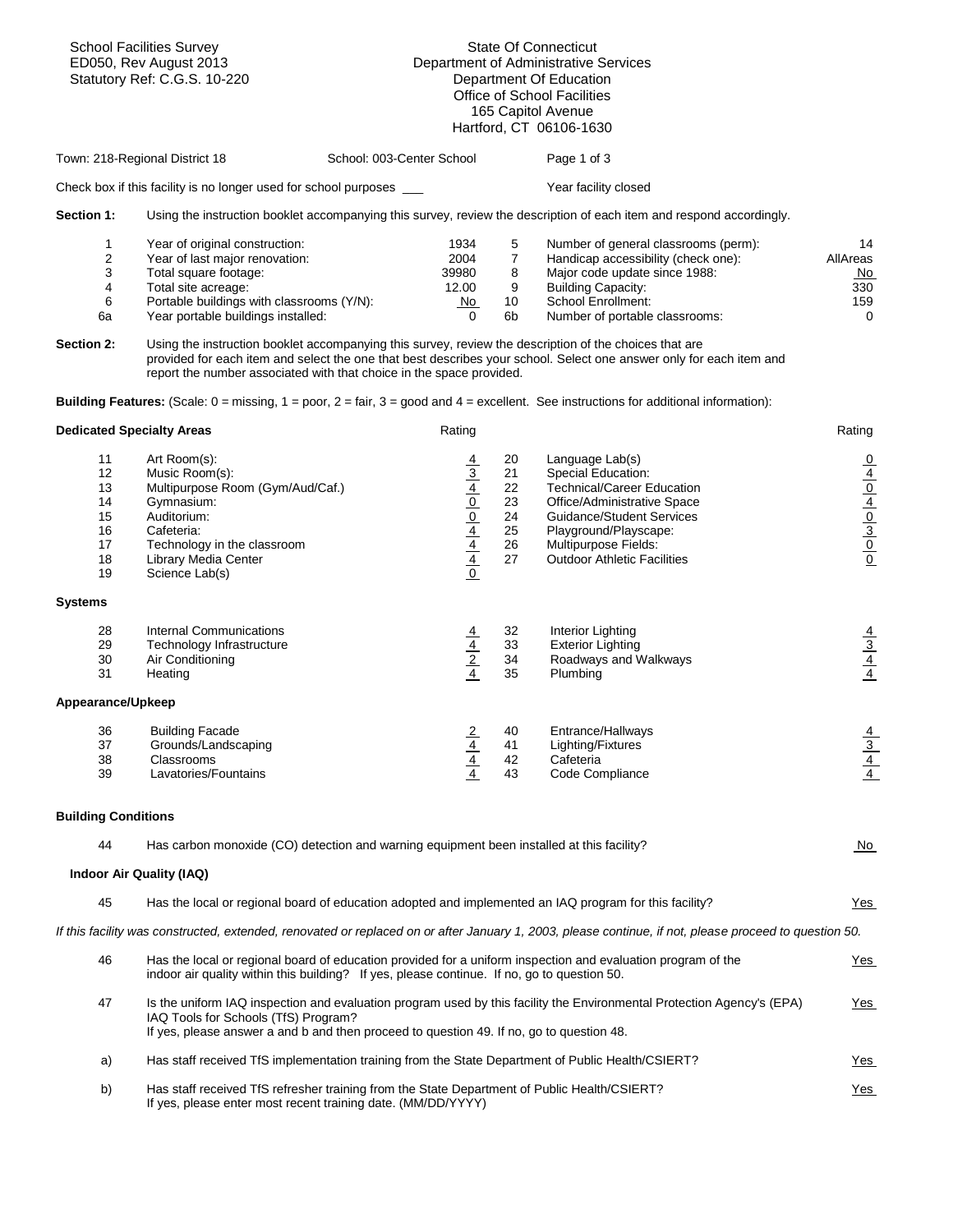|                                   | <b>School Facilities Survey</b>                                                                                                                                                                                                                                                                                                                                        |                                  | <b>State Of Connecticut</b>                                       |               |                                                 |                   |
|-----------------------------------|------------------------------------------------------------------------------------------------------------------------------------------------------------------------------------------------------------------------------------------------------------------------------------------------------------------------------------------------------------------------|----------------------------------|-------------------------------------------------------------------|---------------|-------------------------------------------------|-------------------|
|                                   | ED050, Rev August 2013<br>Statutory Ref: C.G.S. 10-220                                                                                                                                                                                                                                                                                                                 |                                  | Department of Administrative Services<br>Department Of Education  |               |                                                 |                   |
|                                   |                                                                                                                                                                                                                                                                                                                                                                        |                                  | Office of School Facilities                                       |               |                                                 |                   |
|                                   |                                                                                                                                                                                                                                                                                                                                                                        |                                  | 165 Capitol Avenue                                                |               |                                                 |                   |
|                                   |                                                                                                                                                                                                                                                                                                                                                                        |                                  | Hartford, CT 06106-1630                                           |               |                                                 |                   |
|                                   | Town: 218-Regional District 18                                                                                                                                                                                                                                                                                                                                         | School: 003-Center School        | Page 2 of 3                                                       |               |                                                 |                   |
| <b>IAQ Continued</b>              |                                                                                                                                                                                                                                                                                                                                                                        |                                  |                                                                   |               |                                                 |                   |
| 48                                | If the uniform IAQ inspection and evaluation program is not TfS, does the alternative program provide for review, inspection, and                                                                                                                                                                                                                                      |                                  |                                                                   |               |                                                 |                   |
|                                   | evaluation of each of the following (check all that apply):                                                                                                                                                                                                                                                                                                            |                                  |                                                                   |               |                                                 |                   |
|                                   | <b>HVAC Systems</b><br>Ventilation systems                                                                                                                                                                                                                                                                                                                             | Radon levels in air              | Microbiological particles                                         |               | Degree of pesticide usage<br>Chemical compounds |                   |
|                                   | Pest infestation                                                                                                                                                                                                                                                                                                                                                       |                                  | Hazardous substances                                              |               | Plumbing                                        |                   |
|                                   | Structural elements                                                                                                                                                                                                                                                                                                                                                    | Use of space                     |                                                                   |               | Staff maintenance training                      |                   |
|                                   | Moisture incursion                                                                                                                                                                                                                                                                                                                                                     | Overall cleanliness              |                                                                   |               |                                                 |                   |
| 49                                | Is IAQ maintenance training provided for building staff at this facility?                                                                                                                                                                                                                                                                                              |                                  |                                                                   |               |                                                 | Yes               |
| 50                                | For each of the following issues relative to IAQ, please indicate either                                                                                                                                                                                                                                                                                               |                                  |                                                                   |               |                                                 |                   |
|                                   | 1) A problem has been identified and has not yet been addressed (Poor);<br>2) A problem has been identified and is scheduled for repair (Fair);                                                                                                                                                                                                                        |                                  |                                                                   |               |                                                 |                   |
|                                   | 3) A problem has been identified and corrected (Good); or                                                                                                                                                                                                                                                                                                              |                                  |                                                                   |               |                                                 |                   |
|                                   | 4) No problem (Excellent).                                                                                                                                                                                                                                                                                                                                             |                                  |                                                                   |               |                                                 |                   |
|                                   | <b>Ventilation</b>                                                                                                                                                                                                                                                                                                                                                     | <b>Source Reduction</b>          |                                                                   |               | <b>Moisture Issues</b>                          |                   |
| $\overline{4}$                    | Obstructions of air vents                                                                                                                                                                                                                                                                                                                                              | $\overline{4}$                   | Radon remediation needed                                          | <u>4</u>      | Leaks (other than roof), spills, moisture       |                   |
|                                   | Filters need upgrading or replacing                                                                                                                                                                                                                                                                                                                                    | $\overline{4}$<br>$\overline{4}$ | Asbestos remediation needed                                       | $\frac{4}{4}$ | Plumbing problems<br>Roof problems              |                   |
| $\frac{\frac{4}{4}}{\frac{4}{4}}$ | HVAC units/ventilators need cleaning<br>Arts/sciences room(s) need ventilating                                                                                                                                                                                                                                                                                         |                                  | General cleaning improvement<br>Carpet cleaning or removal needed |               | Basement or crawlspace needs upgrading          |                   |
|                                   | Outdoor air intakes need improving                                                                                                                                                                                                                                                                                                                                     | $\frac{4}{4}$                    | Pests or pesticide use remediation                                | $\frac{4}{4}$ | Removal of water-damaged materials needed       |                   |
|                                   | Bus exhaust                                                                                                                                                                                                                                                                                                                                                            | $\overline{4}$                   | Classroom animal dander exposure                                  |               |                                                 |                   |
| <b>Green Cleaning</b>             |                                                                                                                                                                                                                                                                                                                                                                        |                                  |                                                                   |               |                                                 |                   |
| 51                                | Has the local or regional board of education adopted and implemented a Green Cleaning Program for this facility?<br>If yes, please continue. If no, go to Question 55.                                                                                                                                                                                                 |                                  |                                                                   |               |                                                 | <u>Yes</u>        |
| 52                                | Does the local or regional board of education have a written statement of the Green Cleaning Program for this facility?<br>If yes, please continue. If no, go to Question 55.                                                                                                                                                                                          |                                  |                                                                   |               |                                                 | <u>Yes</u>        |
| 53                                | Does the written statement for this facility include the following:                                                                                                                                                                                                                                                                                                    |                                  |                                                                   |               |                                                 |                   |
| a)                                | Types and names of environmentally preferable cleaning products                                                                                                                                                                                                                                                                                                        |                                  |                                                                   |               |                                                 | <u>Yes</u>        |
| b)                                | Locations of the application of cleaning products within the facility                                                                                                                                                                                                                                                                                                  |                                  |                                                                   |               |                                                 | Yes               |
| C)<br>$\overline{d}$              | A schedule of when green cleaning products are applied in the facility<br>A statement prohibiting a parent, guardian, teacher or staff member from bringing into the facility any                                                                                                                                                                                      |                                  |                                                                   |               |                                                 | Yes<br><u>Yes</u> |
|                                   | consumer product which is intended to clean, deodorize, sanitize or disinfect                                                                                                                                                                                                                                                                                          |                                  |                                                                   |               |                                                 |                   |
| 54                                | Has the local or regional board of education distributed the written statement of its green cleaning program to the following:                                                                                                                                                                                                                                         |                                  |                                                                   |               |                                                 |                   |
| a)                                | School staff on an annual basis                                                                                                                                                                                                                                                                                                                                        | Yes                              | c) Upon request, parents or quardians of each child enrolled      |               |                                                 | <u>Yes</u>        |
| b)                                | New staff hired during the school year Yes                                                                                                                                                                                                                                                                                                                             |                                  | d) Parents or guardians of students transferred during the year   |               |                                                 | Yes               |
| 55                                | Does the local or regional board of education provide for the procurement and use of environmentally preferable cleaning products that<br>meet guidelines or environmental standards set by a national or international environmental certification program approved by<br>Department of Administrative Services (DAS), which may include but is not limited to (Y/N): |                                  |                                                                   |               |                                                 |                   |
|                                   | General purpose cleaners                                                                                                                                                                                                                                                                                                                                               | <u>Yes</u>                       | Glass cleaners                                                    |               |                                                 | <u>Yes</u>        |
|                                   | Bathroom cleaners                                                                                                                                                                                                                                                                                                                                                      | <u>Yes</u>                       | Carpet cleaners                                                   |               |                                                 | Yes               |
|                                   | Floor finishes<br>Hand cleaners and soaps                                                                                                                                                                                                                                                                                                                              | <u>Yes</u><br>Yes                | Floor strippers                                                   |               |                                                 | Yes               |
| a)                                | Does the local or regional board of education use the DAS procurement system to purchase<br>preferable cleaning products?                                                                                                                                                                                                                                              |                                  |                                                                   |               |                                                 | <u>No</u>         |
|                                   |                                                                                                                                                                                                                                                                                                                                                                        |                                  |                                                                   |               |                                                 |                   |
| 56                                | Does the local or regional board of education have a Web site? If yes, please continue. If no, go to Question 59.                                                                                                                                                                                                                                                      |                                  |                                                                   |               |                                                 | <u>Yes</u>        |
| 57<br>a)                          | Has the local or regional board of education posted the written statement on the:<br>School Web site                                                                                                                                                                                                                                                                   | No.                              | b)<br>Board of Education Web site                                 |               |                                                 | <u>Yes</u>        |
| 58                                | Has the local or regional board of education posted the School Facilities Survey (Form ED050) on the:                                                                                                                                                                                                                                                                  |                                  |                                                                   |               |                                                 |                   |
| a)                                | School Web site                                                                                                                                                                                                                                                                                                                                                        | <u>No</u>                        | Board of Education Web site<br>b)                                 |               |                                                 | <u>No</u>         |
| 59                                | If a Web site for the local or regional board of education does not exist, has the board made the following publicly available:                                                                                                                                                                                                                                        |                                  |                                                                   |               |                                                 |                   |
| a)<br>b)                          | Written statement of the school district's green cleaning program<br>The School Facilities Survey (Form ED050)                                                                                                                                                                                                                                                         |                                  |                                                                   |               |                                                 | <u>No</u><br>No   |
|                                   |                                                                                                                                                                                                                                                                                                                                                                        |                                  |                                                                   |               |                                                 |                   |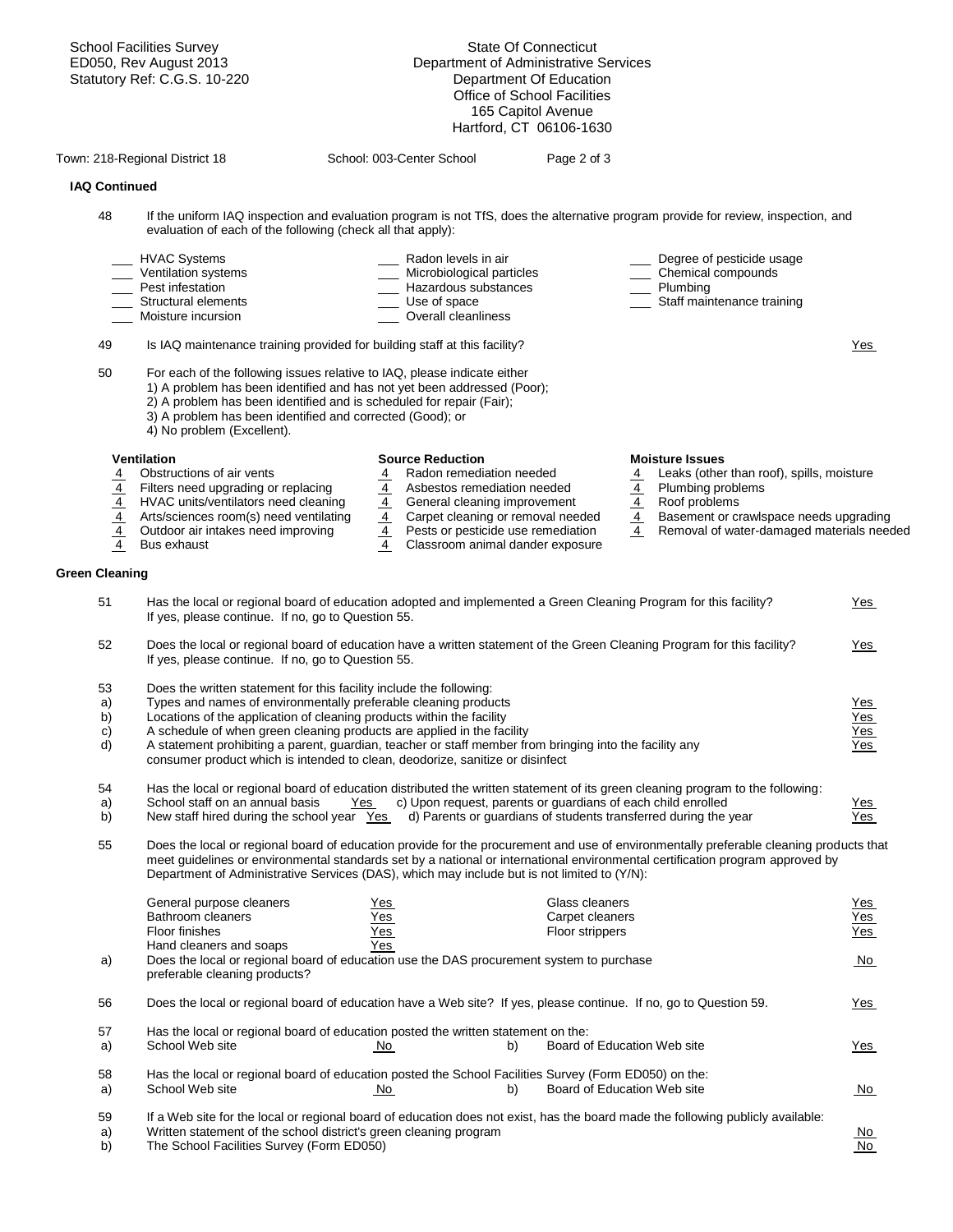School Facilities Survey State Of Connecticut Department of Administrative Services<br>Department Of Education Statutory Ref: C.G.S. 10-220 **Department Of Education** Office of School Facilities 165 Capitol Avenue Hartford, CT 06106-1630

|                    | Town: 218-Regional District 18 | School: 003-Center School                                                                                                                                                                                         | Page 3 of 3 |                     |
|--------------------|--------------------------------|-------------------------------------------------------------------------------------------------------------------------------------------------------------------------------------------------------------------|-------------|---------------------|
| <b>Security</b>    |                                |                                                                                                                                                                                                                   |             |                     |
| 60                 |                                | Has a uniform security and vulnerability assessment been performed for this facility?                                                                                                                             |             | <u>Yes</u>          |
| 61                 |                                | Has a school security and safety committee been established for this facility?                                                                                                                                    |             | <u>Yes</u>          |
| 62                 |                                | Has a school security and safety plan been developed for established for this facility?                                                                                                                           |             | <u>Yes</u>          |
| a)<br>$\mathsf{b}$ |                                | Was the school security and safety plan developed with the involvement of local officials?<br>Have school employees been provided an orientation on the school security and safety plan?                          |             | <u>Yes</u><br>Yes   |
| 63<br>a)           |                                | Have crisis management procedures been developed for this facility?<br>Do the procedures have a command center organization structure based on the<br>federal National Incident Management System (NIMS)?         |             | <u>Yes</u><br>No    |
| 64                 |                                | Are procedures in place for managing other various types of emergencies?                                                                                                                                          |             | <u>Yes</u>          |
| 65<br>a)           |                                | Are fire drills and crisis response drills practiced periodically?<br>Has local law enforcement and other local public safety officials evaluated,<br>scored and provided fire drills and crisis response drills? |             | <u>Yes</u><br>$Yes$ |
| 66                 |                                | Has a safe school climate committee been established at this facility?                                                                                                                                            |             | <u>Yes</u>          |
| 67                 |                                | Has the school personnel been trained in the operation and maintenance of school security infrastructure?                                                                                                         |             | Yes                 |
|                    |                                |                                                                                                                                                                                                                   |             |                     |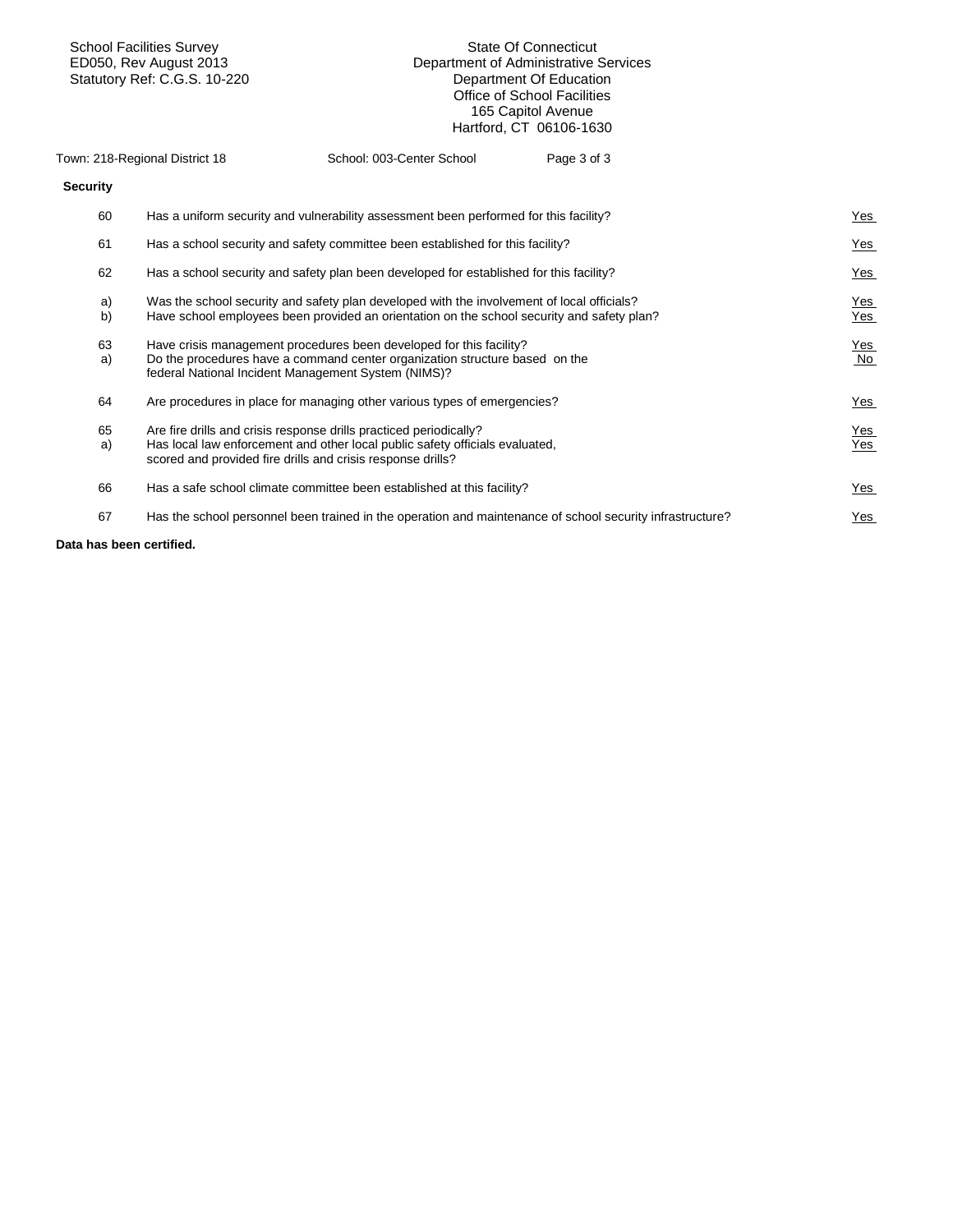|                                                    | <b>School Facilities Survey</b><br>ED050, Rev August 2013<br>Statutory Ref: C.G.S. 10-220                                                                                                                                                                                                                                                                                             | <b>State Of Connecticut</b><br>Department of Administrative Services<br>Department Of Education<br>Office of School Facilities<br>165 Capitol Avenue<br>Hartford, CT 06106-1630 |                                              |                                                                                                                                                                                                                                                                                                                          |                                                                                     |  |
|----------------------------------------------------|---------------------------------------------------------------------------------------------------------------------------------------------------------------------------------------------------------------------------------------------------------------------------------------------------------------------------------------------------------------------------------------|---------------------------------------------------------------------------------------------------------------------------------------------------------------------------------|----------------------------------------------|--------------------------------------------------------------------------------------------------------------------------------------------------------------------------------------------------------------------------------------------------------------------------------------------------------------------------|-------------------------------------------------------------------------------------|--|
|                                                    | Town: 218-Regional District 18 School: 051-Lyme-Old Lyme Middle School                                                                                                                                                                                                                                                                                                                |                                                                                                                                                                                 |                                              | Page 1 of 3                                                                                                                                                                                                                                                                                                              |                                                                                     |  |
|                                                    | Check box if this facility is no longer used for school purposes ___                                                                                                                                                                                                                                                                                                                  |                                                                                                                                                                                 |                                              | Year facility closed                                                                                                                                                                                                                                                                                                     |                                                                                     |  |
| Section 1:                                         |                                                                                                                                                                                                                                                                                                                                                                                       |                                                                                                                                                                                 |                                              | Using the instruction booklet accompanying this survey, review the description of each item and respond accordingly.                                                                                                                                                                                                     |                                                                                     |  |
| 1<br>2<br>3<br>4<br>6<br>6а<br>Section 2:          | Year of original construction:<br>Year of last major renovation:<br>Total square footage:<br>Total site acreage:<br>Portable buildings with classrooms (Y/N):<br>Year portable buildings installed:<br>Using the instruction booklet accompanying this survey, review the description of the choices that are<br>report the number associated with that choice in the space provided. | 1957<br>2003<br>88487<br>44.00<br>No<br>$\Omega$                                                                                                                                | 5<br>$\overline{7}$<br>8<br>9<br>10<br>6b    | Number of general classrooms (perm):<br>Handicap accessibility (check one):<br>Major code update since 1988:<br><b>Building Capacity:</b><br>School Enrollment:<br>Number of portable classrooms:<br>provided for each item and select the one that best describes your school. Select one answer only for each item and | 21<br>AllAreas<br>No<br>572<br>364<br>$\mathbf 0$                                   |  |
|                                                    | <b>Building Features:</b> (Scale: $0 = \text{missing}$ , $1 = \text{poor}$ , $2 = \text{fair}$ , $3 = \text{good}$ and $4 = \text{excellent}$ . See instructions for additional information):                                                                                                                                                                                         |                                                                                                                                                                                 |                                              |                                                                                                                                                                                                                                                                                                                          |                                                                                     |  |
|                                                    | <b>Dedicated Specialty Areas</b>                                                                                                                                                                                                                                                                                                                                                      | Rating                                                                                                                                                                          |                                              |                                                                                                                                                                                                                                                                                                                          | Rating                                                                              |  |
| 11<br>12<br>13<br>14<br>15<br>16<br>17<br>18<br>19 | Art Room(s):<br>Music Room(s):<br>Multipurpose Room (Gym/Aud/Caf.)<br>Gymnasium:<br>Auditorium:<br>Cafeteria:<br>Technology in the classroom<br>Library Media Center<br>Science Lab(s)                                                                                                                                                                                                | $\frac{4}{2}$ $\frac{0}{3}$ $\frac{4}{4}$ $\frac{4}{4}$ $\frac{4}{4}$ $\frac{4}{4}$                                                                                             | 20<br>21<br>22<br>23<br>24<br>25<br>26<br>27 | Language Lab(s)<br>Special Education:<br><b>Technical/Career Education</b><br>Office/Administrative Space<br><b>Guidance/Student Services</b><br>Playground/Playscape:<br>Multipurpose Fields:<br><b>Outdoor Athletic Facilities</b>                                                                                     | $\frac{0}{4}$ $\frac{4}{4}$ $\frac{4}{0}$ $\frac{0}{0}$ $\frac{4}{4}$ $\frac{2}{2}$ |  |
| <b>Systems</b>                                     |                                                                                                                                                                                                                                                                                                                                                                                       |                                                                                                                                                                                 |                                              |                                                                                                                                                                                                                                                                                                                          |                                                                                     |  |
| 28<br>29<br>30<br>31                               | <b>Internal Communications</b><br>Technology Infrastructure<br>Air Conditioning<br>Heating                                                                                                                                                                                                                                                                                            | $\frac{\frac{4}{4}}{\frac{2}{4}}$                                                                                                                                               | 32<br>33<br>34<br>35                         | Interior Lighting<br><b>Exterior Lighting</b><br>Roadways and Walkways<br>Plumbing                                                                                                                                                                                                                                       | $\frac{\frac{4}{4}}{\frac{4}{4}}$                                                   |  |
| Appearance/Upkeep                                  |                                                                                                                                                                                                                                                                                                                                                                                       |                                                                                                                                                                                 |                                              |                                                                                                                                                                                                                                                                                                                          |                                                                                     |  |
| 36<br>37<br>38<br>39                               | <b>Building Facade</b><br>Grounds/Landscaping<br>Classrooms<br>Lavatories/Fountains                                                                                                                                                                                                                                                                                                   | $\frac{\frac{4}{3}}{\frac{4}{4}}$                                                                                                                                               | 40<br>41<br>42<br>43                         | Entrance/Hallways<br>Lighting/Fixtures<br>Cafeteria<br>Code Compliance                                                                                                                                                                                                                                                   | $\frac{\frac{4}{4}}{\frac{4}{4}}$                                                   |  |
| <b>Building Conditions</b>                         |                                                                                                                                                                                                                                                                                                                                                                                       |                                                                                                                                                                                 |                                              |                                                                                                                                                                                                                                                                                                                          |                                                                                     |  |
| 44                                                 | Has carbon monoxide (CO) detection and warning equipment been installed at this facility?                                                                                                                                                                                                                                                                                             |                                                                                                                                                                                 |                                              |                                                                                                                                                                                                                                                                                                                          | Yes                                                                                 |  |
|                                                    | Indoor Air Quality (IAQ)                                                                                                                                                                                                                                                                                                                                                              |                                                                                                                                                                                 |                                              |                                                                                                                                                                                                                                                                                                                          |                                                                                     |  |
| 45                                                 | Has the local or regional board of education adopted and implemented an IAQ program for this facility?                                                                                                                                                                                                                                                                                |                                                                                                                                                                                 |                                              |                                                                                                                                                                                                                                                                                                                          | <u>Yes</u>                                                                          |  |
|                                                    |                                                                                                                                                                                                                                                                                                                                                                                       |                                                                                                                                                                                 |                                              | If this facility was constructed, extended, renovated or replaced on or after January 1, 2003, please continue, if not, please proceed to question 50.                                                                                                                                                                   |                                                                                     |  |
| 46                                                 | Has the local or regional board of education provided for a uniform inspection and evaluation program of the<br>indoor air quality within this building? If yes, please continue. If no, go to question 50.                                                                                                                                                                           |                                                                                                                                                                                 |                                              |                                                                                                                                                                                                                                                                                                                          | <u>Yes</u>                                                                          |  |
| 47                                                 | IAQ Tools for Schools (TfS) Program?<br>If yes, please answer a and b and then proceed to question 49. If no, go to question 48.                                                                                                                                                                                                                                                      |                                                                                                                                                                                 |                                              | Is the uniform IAQ inspection and evaluation program used by this facility the Environmental Protection Agency's (EPA)                                                                                                                                                                                                   | $Yes$                                                                               |  |
| a)                                                 | Has staff received TfS implementation training from the State Department of Public Health/CSIERT?                                                                                                                                                                                                                                                                                     |                                                                                                                                                                                 |                                              |                                                                                                                                                                                                                                                                                                                          | <u>Yes</u>                                                                          |  |
| b)                                                 | Has staff received TfS refresher training from the State Department of Public Health/CSIERT?<br>If yes, please enter most recent training date. (MM/DD/YYYY)                                                                                                                                                                                                                          |                                                                                                                                                                                 |                                              |                                                                                                                                                                                                                                                                                                                          | Yes                                                                                 |  |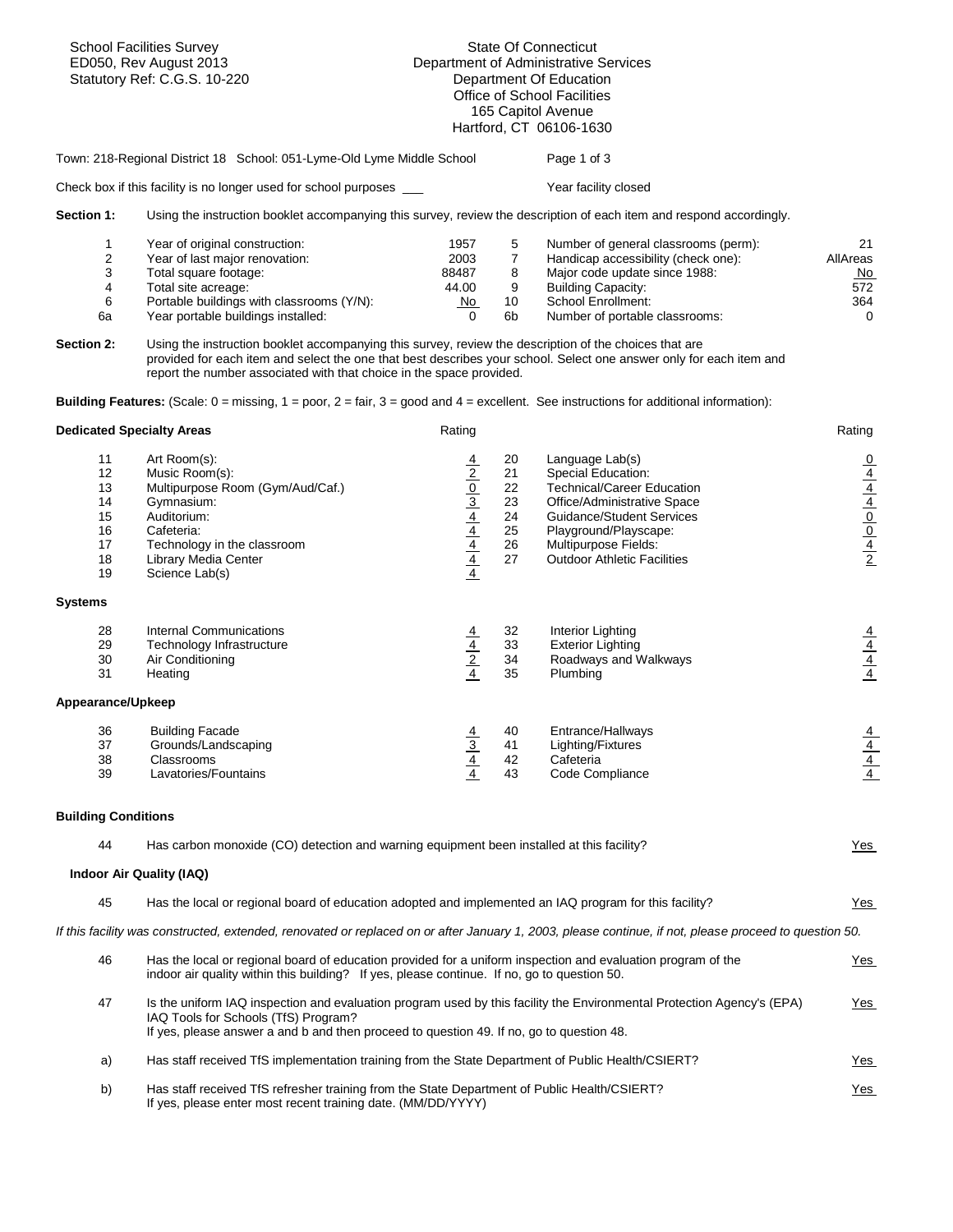School Facilities Survey State Of Connecticut ED050, Rev August 2013 Department of Administrative Services Statutory Ref: C.G.S. 10-220 Department Of Education Office of School Facilities 165 Capitol Avenue Hartford, CT 06106-1630 Town: 218-Regional District 18 School: 051-Lyme-Old Lyme Middle School Page 2 of 3  **IAQ Continued**  48 If the uniform IAQ inspection and evaluation program is not TfS, does the alternative program provide for review, inspection, and evaluation of each of the following (check all that apply): HVAC Systems \_\_\_\_ Radon levels in air \_\_\_ Degree of pesticide usage Ventilation systems \_\_\_ \_\_\_ Microbiological particles \_\_\_\_ Chemical compounds Pest infestation determines and the control of the Mazardous substances and the Plumbing Christian Staff main<br>Control of the Christian Christian Christian Christian Christian Christian Christian Christian Christian Chris<br>C \_\_\_ Structural elements \_\_\_ Use of space \_\_\_ Staff maintenance training Moisture incursion **Moisture incursion Noisture** incursion 49 Is IAQ maintenance training provided for building staff at this facility? Yes 50 For each of the following issues relative to IAQ, please indicate either 1) A problem has been identified and has not yet been addressed (Poor); 2) A problem has been identified and is scheduled for repair (Fair); 3) A problem has been identified and corrected (Good); or 4) No problem (Excellent). **Ventilation Moisture Issues**<br>
4 **Construction Source Reduction**<br>
4 **Radon remediation needed** 4 **Leaks (other**<br>
4 **Construction** 4 **Construction** 4 Obstructions of air vents 4 Radon remediation needed 4 Leaks (other than roof), spills, moisture 4 Filters need upgrading or replacing 4 Asbestos remediation needed 4 Plumbing problems  $\frac{4}{4}$  HVAC units/ventilators need cleaning  $\frac{4}{4}$  General cleaning improvement  $\frac{2}{4}$  Roof problems<br>4 Arts/sciences room(s) need ventilating  $\frac{4}{4}$  Carpet cleaning or removal needed  $\frac{4}{4}$  Basement or cr 4 Arts/sciences room(s) need ventilating  $\frac{4}{4}$  Carpet cleaning or removal needed  $\frac{4}{4}$  Basement or crawlspace needs upgrading  $\frac{4}{4}$  Pests or pesticide use remediation  $\frac{4}{4}$  Removal of water-damaged materia Removal of water-damaged materials needed 4 Bus exhaust 4 Classroom animal dander exposure **Green Cleaning**  51 Has the local or regional board of education adopted and implemented a Green Cleaning Program for this facility? Yes If yes, please continue. If no, go to Question 55. 52 Does the local or regional board of education have a written statement of the Green Cleaning Program for this facility? Yes If yes, please continue. If no, go to Question 55. 53 Does the written statement for this facility include the following: a) Types and names of environmentally preferable cleaning products and the state of the state of the Yes b) Locations of the application of cleaning products within the facility  $\frac{1}{2}$  Yes c) A schedule of when green cleaning products are applied in the facility Yes d) A statement prohibiting a parent, guardian, teacher or staff member from bringing into the facility any Yes consumer product which is intended to clean, deodorize, sanitize or disinfect 54 Has the local or regional board of education distributed the written statement of its green cleaning program to the following: a) School staff on an annual basis Yes c) Upon request, parents or guardians of each child enrolled Yes b) New staff hired during the school year Yes d) Parents or guardians of students transferred during the year No 55 Does the local or regional board of education provide for the procurement and use of environmentally preferable cleaning products that meet guidelines or environmental standards set by a national or international environmental certification program approved by Department of Administrative Services (DAS), which may include but is not limited to (Y/N): General purpose cleaners Yes Glass cleaners Yes Bathroom cleaners The Yes Carpet cleaners Carpet cleaners Carpet cleaners Carpet cleaners Floor finishes Yes Floor strippers Yes Hand cleaners and soaps a) Does the local or regional board of education use the DAS procurement system to purchase No No No preferable cleaning products? 56 Does the local or regional board of education have a Web site? If yes, please continue. If no, go to Question 59. 57 Has the local or regional board of education posted the written statement on the: a) School Web site  $\overline{N_{0}}$  No b) Board of Education Web site Yes 58 Has the local or regional board of education posted the School Facilities Survey (Form ED050) on the: a) School Web site **No No** b) Board of Education Web site **No No** 59 If a Web site for the local or regional board of education does not exist, has the board made the following publicly available: a) Mritten statement of the school district's green cleaning program and the school of the School Facilities Survey (Form ED050) No characteristic method of the School Facilities Survey (Form ED050) and the school Faciliti b) The School Facilities Survey (Form ED050)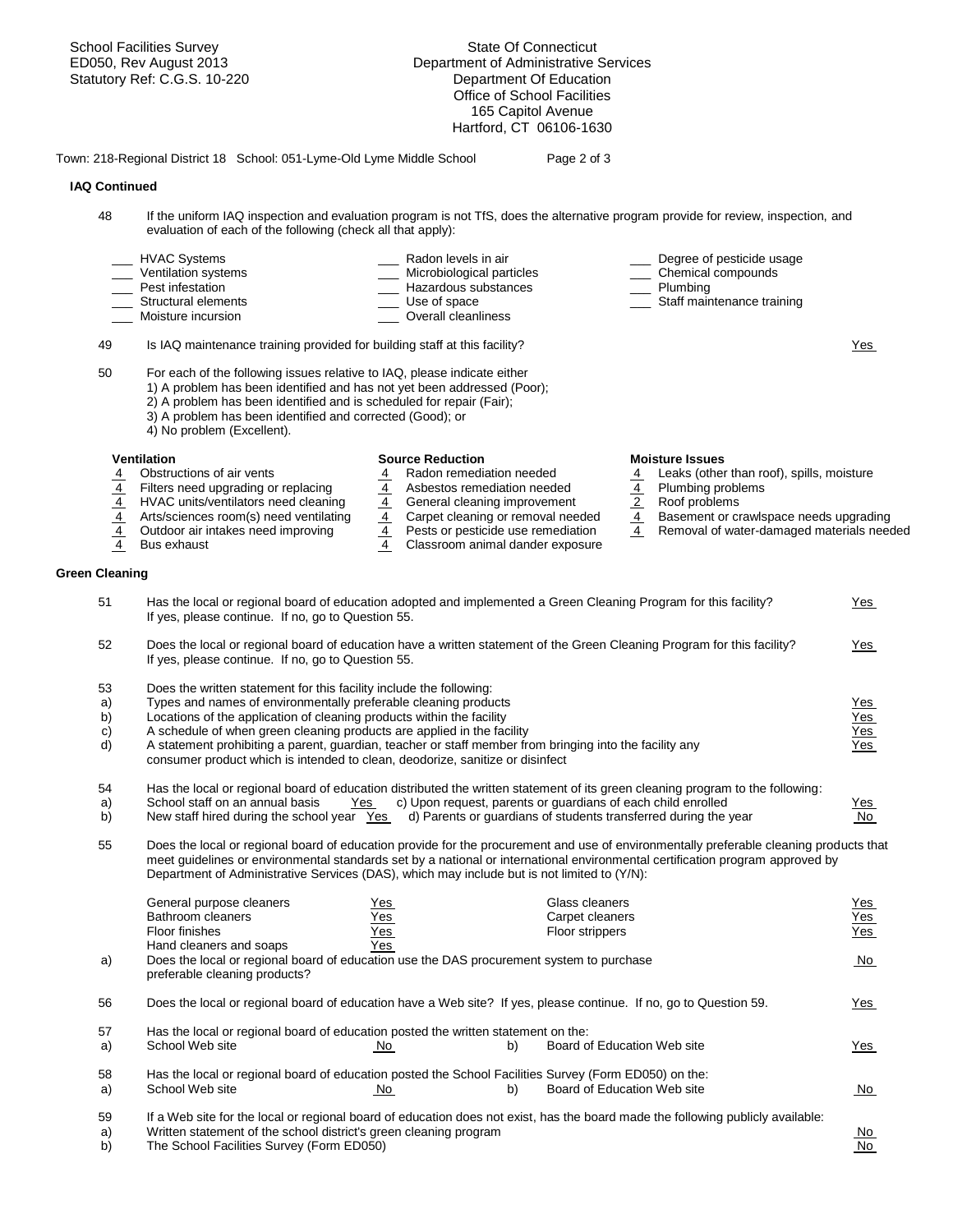Statutory Ref: C.G.S. 10-220

**Security** 

## School Facilities Survey State Of Connecticut<br>ED050, Rev August 2013 Department of Administrative S Department of Administrative Services<br>Department Of Education Office of School Facilities 165 Capitol Avenue Hartford, CT 06106-1630

## Town: 218-Regional District 18 School: 051-Lyme-Old Lyme Middle School Page 3 of 3

| 60       | Has a uniform security and vulnerability assessment been performed for this facility?                                                                                                                             | <u>Yes</u>        |
|----------|-------------------------------------------------------------------------------------------------------------------------------------------------------------------------------------------------------------------|-------------------|
| 61       | Has a school security and safety committee been established for this facility?                                                                                                                                    | <b>Yes</b>        |
| 62       | Has a school security and safety plan been developed for established for this facility?                                                                                                                           | Yes               |
| a)<br>b) | Was the school security and safety plan developed with the involvement of local officials?<br>Have school employees been provided an orientation on the school security and safety plan?                          | Yes<br>Yes        |
| 63<br>a) | Have crisis management procedures been developed for this facility?<br>Do the procedures have a command center organization structure based on the<br>federal National Incident Management System (NIMS)?         | <b>Yes</b><br>No  |
| 64       | Are procedures in place for managing other various types of emergencies?                                                                                                                                          | Yes               |
| 65<br>a) | Are fire drills and crisis response drills practiced periodically?<br>Has local law enforcement and other local public safety officials evaluated,<br>scored and provided fire drills and crisis response drills? | <u>Yes</u><br>Yes |
| 66       | Has a safe school climate committee been established at this facility?                                                                                                                                            | $Yes$             |
| 67       | Has the school personnel been trained in the operation and maintenance of school security infrastructure?                                                                                                         | Yes               |
|          |                                                                                                                                                                                                                   |                   |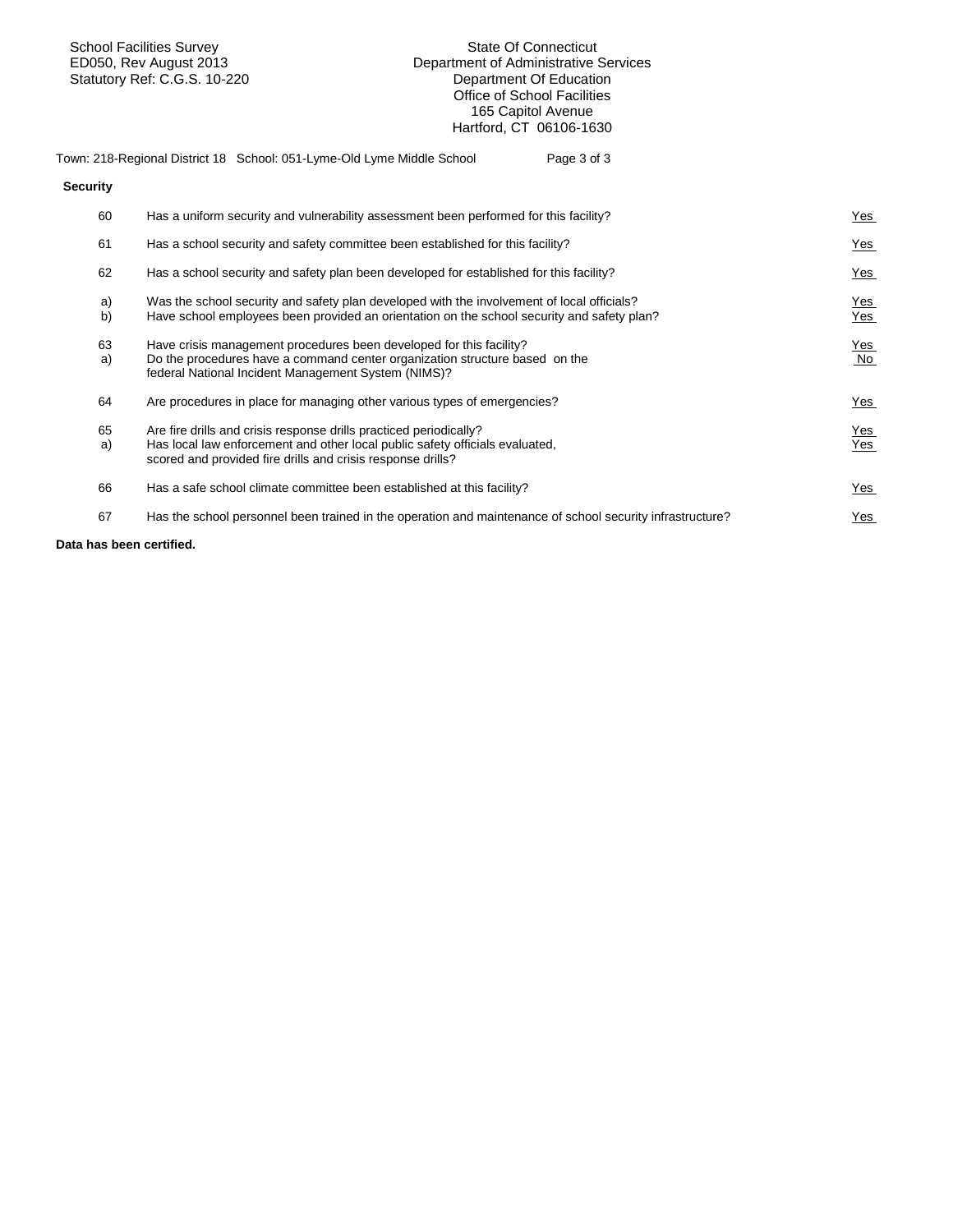| <b>School Facilities Survey</b><br>ED050, Rev August 2013<br>Statutory Ref: C.G.S. 10-220 |                                                                                                                                                                                                                                                                                                       | <b>State Of Connecticut</b><br>Department of Administrative Services<br>Department Of Education<br>Office of School Facilities<br>165 Capitol Avenue<br>Hartford, CT 06106-1630 |                                                        |                                                                                                                                                                                                                                      |                                                                                                    |  |
|-------------------------------------------------------------------------------------------|-------------------------------------------------------------------------------------------------------------------------------------------------------------------------------------------------------------------------------------------------------------------------------------------------------|---------------------------------------------------------------------------------------------------------------------------------------------------------------------------------|--------------------------------------------------------|--------------------------------------------------------------------------------------------------------------------------------------------------------------------------------------------------------------------------------------|----------------------------------------------------------------------------------------------------|--|
|                                                                                           | School: 061-Lyme-Old Lyme High School<br>Town: 218-Regional District 18                                                                                                                                                                                                                               |                                                                                                                                                                                 |                                                        | Page 1 of 3                                                                                                                                                                                                                          |                                                                                                    |  |
|                                                                                           | Check box if this facility is no longer used for school purposes ___                                                                                                                                                                                                                                  |                                                                                                                                                                                 |                                                        | Year facility closed                                                                                                                                                                                                                 |                                                                                                    |  |
| Section 1:                                                                                | Using the instruction booklet accompanying this survey, review the description of each item and respond accordingly.                                                                                                                                                                                  |                                                                                                                                                                                 |                                                        |                                                                                                                                                                                                                                      |                                                                                                    |  |
| 1<br>$\overline{2}$<br>3<br>4<br>6<br>6a                                                  | Year of original construction:<br>Year of last major renovation:<br>Total square footage:<br>Total site acreage:<br>Portable buildings with classrooms (Y/N):<br>Year portable buildings installed:                                                                                                   | 1979<br>2013<br>127171<br>44.00<br>No<br>$\Omega$                                                                                                                               | 5<br>$\overline{7}$<br>8<br>9<br>10 <sup>°</sup><br>6b | Number of general classrooms (perm):<br>Handicap accessibility (check one):<br>Major code update since 1988:<br><b>Building Capacity:</b><br>School Enrollment:<br>Number of portable classrooms:                                    | 21<br>AllAreas<br><b>Yes</b><br>462<br>430<br>$\Omega$                                             |  |
| Section 2:                                                                                | Using the instruction booklet accompanying this survey, review the description of the choices that are<br>provided for each item and select the one that best describes your school. Select one answer only for each item and<br>report the number associated with that choice in the space provided. |                                                                                                                                                                                 |                                                        |                                                                                                                                                                                                                                      |                                                                                                    |  |
|                                                                                           | Building Features: (Scale: $0 =$ missing, $1 =$ poor, $2 =$ fair, $3 =$ good and $4 =$ excellent. See instructions for additional information):                                                                                                                                                       |                                                                                                                                                                                 |                                                        |                                                                                                                                                                                                                                      |                                                                                                    |  |
| <b>Dedicated Specialty Areas</b>                                                          |                                                                                                                                                                                                                                                                                                       | Rating                                                                                                                                                                          |                                                        |                                                                                                                                                                                                                                      | Rating                                                                                             |  |
| 11<br>12<br>13<br>14<br>15<br>16<br>17<br>18<br>19                                        | Art Room(s):<br>Music Room(s):<br>Multipurpose Room (Gym/Aud/Caf.)<br>Gymnasium:<br>Auditorium:<br>Cafeteria:<br>Technology in the classroom<br><b>Library Media Center</b><br>Science Lab(s)                                                                                                         | $\frac{4}{4}$ $\frac{0}{4}$ $\frac{4}{4}$ $\frac{4}{4}$ $\frac{4}{4}$ $\frac{4}{4}$ $\frac{4}{4}$                                                                               | 20<br>21<br>22<br>23<br>24<br>25<br>26<br>27           | Language Lab(s)<br>Special Education:<br><b>Technical/Career Education</b><br>Office/Administrative Space<br><b>Guidance/Student Services</b><br>Playground/Playscape:<br>Multipurpose Fields:<br><b>Outdoor Athletic Facilities</b> | $\frac{0}{4}$<br>$\frac{4}{4}$<br>$\frac{4}{4}$<br>$\frac{4}{4}$<br>$\frac{4}{0}$<br>$\frac{0}{3}$ |  |
| <b>Systems</b>                                                                            |                                                                                                                                                                                                                                                                                                       |                                                                                                                                                                                 |                                                        |                                                                                                                                                                                                                                      |                                                                                                    |  |
| 28<br>29<br>30<br>31                                                                      | <b>Internal Communications</b><br>Technology Infrastructure<br>Air Conditioning<br>Heating                                                                                                                                                                                                            | $\frac{\frac{4}{4}}{\frac{4}{4}}$                                                                                                                                               | 32<br>33<br>34<br>35                                   | Interior Lighting<br><b>Exterior Lighting</b><br>Roadways and Walkways<br>Plumbing                                                                                                                                                   | $\frac{\frac{4}{4}}{\frac{4}{4}}$                                                                  |  |
| Appearance/Upkeep                                                                         |                                                                                                                                                                                                                                                                                                       |                                                                                                                                                                                 |                                                        |                                                                                                                                                                                                                                      |                                                                                                    |  |
| 36<br>37<br>38<br>39                                                                      | <b>Building Facade</b><br>Grounds/Landscaping<br>Classrooms<br>Lavatories/Fountains                                                                                                                                                                                                                   | $\frac{\frac{4}{4}}{\frac{4}{4}}$                                                                                                                                               | 40<br>41<br>42<br>43                                   | Entrance/Hallways<br>Lighting/Fixtures<br>Cafeteria<br>Code Compliance                                                                                                                                                               | $\frac{\frac{4}{4}}{\frac{4}{4}}$                                                                  |  |
| <b>Building Conditions</b>                                                                |                                                                                                                                                                                                                                                                                                       |                                                                                                                                                                                 |                                                        |                                                                                                                                                                                                                                      |                                                                                                    |  |
| 44                                                                                        | Has carbon monoxide (CO) detection and warning equipment been installed at this facility?                                                                                                                                                                                                             |                                                                                                                                                                                 |                                                        |                                                                                                                                                                                                                                      | <u>No</u>                                                                                          |  |
|                                                                                           | Indoor Air Quality (IAQ)                                                                                                                                                                                                                                                                              |                                                                                                                                                                                 |                                                        |                                                                                                                                                                                                                                      |                                                                                                    |  |
| 45                                                                                        | Has the local or regional board of education adopted and implemented an IAQ program for this facility?                                                                                                                                                                                                |                                                                                                                                                                                 |                                                        |                                                                                                                                                                                                                                      | Yes                                                                                                |  |
|                                                                                           |                                                                                                                                                                                                                                                                                                       |                                                                                                                                                                                 |                                                        | If this facility was constructed, extended, renovated or replaced on or after January 1, 2003, please continue, if not, please proceed to question 50.                                                                               |                                                                                                    |  |
| 46                                                                                        | Has the local or regional board of education provided for a uniform inspection and evaluation program of the<br>indoor air quality within this building? If yes, please continue. If no, go to question 50.                                                                                           |                                                                                                                                                                                 |                                                        |                                                                                                                                                                                                                                      | <u>Yes</u>                                                                                         |  |
| 47                                                                                        | Is the uniform IAQ inspection and evaluation program used by this facility the Environmental Protection Agency's (EPA)<br>Yes<br>IAQ Tools for Schools (TfS) Program?<br>If yes, please answer a and b and then proceed to question 49. If no, go to question 48.                                     |                                                                                                                                                                                 |                                                        |                                                                                                                                                                                                                                      |                                                                                                    |  |
| a)                                                                                        | Has staff received TfS implementation training from the State Department of Public Health/CSIERT?                                                                                                                                                                                                     |                                                                                                                                                                                 |                                                        |                                                                                                                                                                                                                                      | Yes                                                                                                |  |
| b)                                                                                        | Has staff received TfS refresher training from the State Department of Public Health/CSIERT?<br>Yes<br>If yes, please enter most recent training date. (MM/DD/YYYY)                                                                                                                                   |                                                                                                                                                                                 |                                                        |                                                                                                                                                                                                                                      |                                                                                                    |  |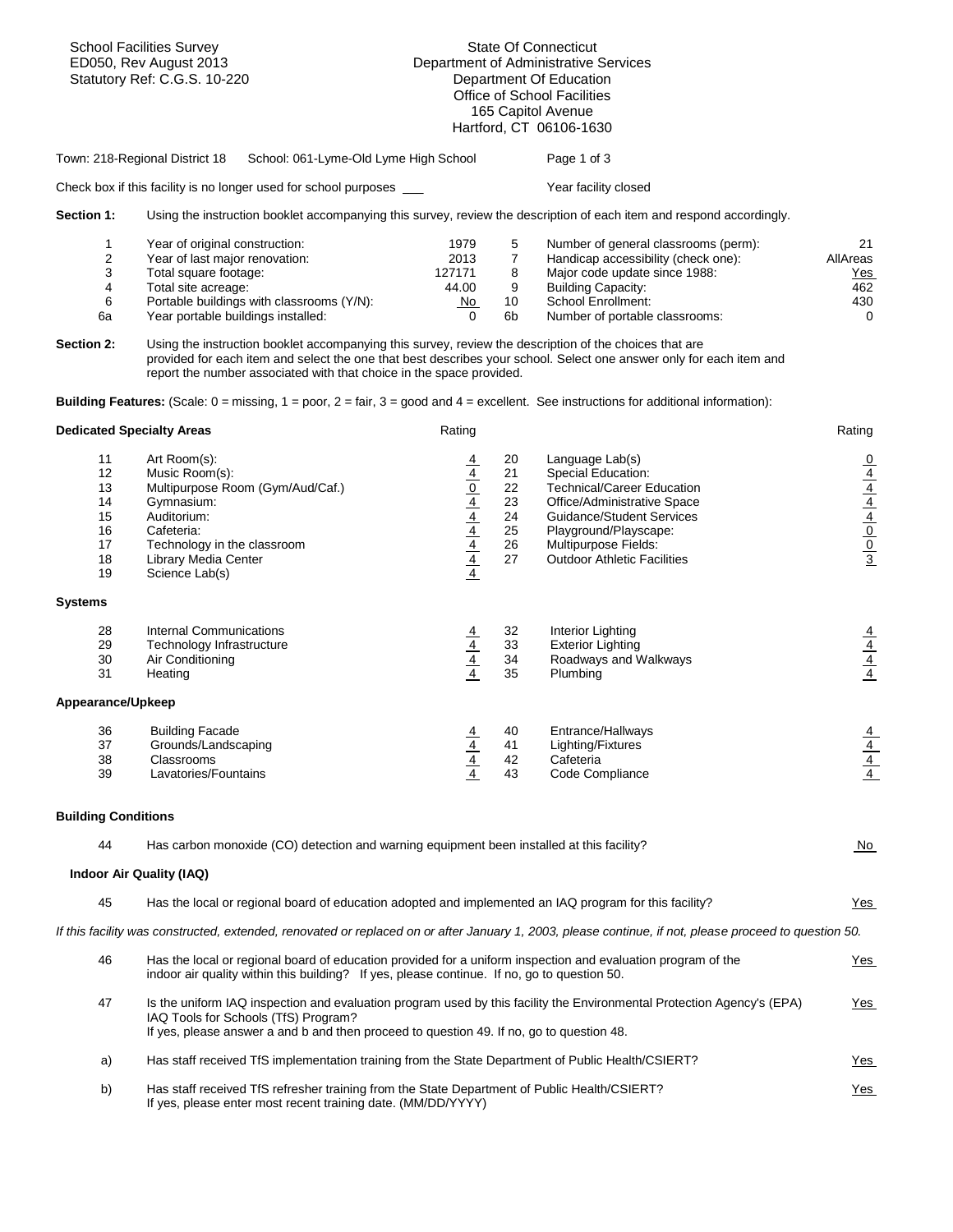School Facilities Survey State Of Connecticut ED050, Rev August 2013 Department of Administrative Services Statutory Ref: C.G.S. 10-220 Department Of Education Office of School Facilities 165 Capitol Avenue Hartford, CT 06106-1630 Town: 218-Regional District 18 School: 061-Lyme-Old Lyme High School Page 2 of 3  **IAQ Continued**  48 If the uniform IAQ inspection and evaluation program is not TfS, does the alternative program provide for review, inspection, and evaluation of each of the following (check all that apply): HVAC Systems \_\_\_\_ Radon levels in air \_\_\_ Degree of pesticide usage Ventilation systems \_\_\_ \_\_\_ Microbiological particles \_\_\_\_ Chemical compounds Pest infestation determines and the control of the Mazardous substances and the Plumbing Christian Staff main<br>Control of the Christian Christian Christian Christian Christian Christian Christian Christian Christian Chris<br>C Use of space **Later Elements Later Elements Later Staff maintenance training** Moisture incursion **Moisture incursion Noisture** incursion 49 Is IAQ maintenance training provided for building staff at this facility? Yes 50 For each of the following issues relative to IAQ, please indicate either 1) A problem has been identified and has not yet been addressed (Poor); 2) A problem has been identified and is scheduled for repair (Fair); 3) A problem has been identified and corrected (Good); or 4) No problem (Excellent). **Ventilation Moisture Issues**<br>
4 **Construction Source Reduction**<br>
4 **Radon remediation needed** 4 **Leaks (other**<br>
4 **Construction** 4 **Construction** 4 Obstructions of air vents 4 Radon remediation needed 4 Leaks (other than roof), spills, moisture 4 Filters need upgrading or replacing 4 Asbestos remediation needed 4 Plumbing problems  $\frac{4}{4}$  HVAC units/ventilators need cleaning  $\frac{4}{4}$  General cleaning improvement  $\frac{4}{4}$  Roof problems<br>4 Arts/sciences room(s) need ventilating  $\frac{4}{4}$  Carpet cleaning or removal needed  $\frac{4}{4}$  Basement or cr 4 Arts/sciences room(s) need ventilating  $\frac{4}{4}$  Carpet cleaning or removal needed  $\frac{4}{4}$  Basement or crawlspace needs upgrading  $\frac{4}{4}$  Pests or pesticide use remediation  $\frac{4}{4}$  Removal of water-damaged materia  $\overline{4}$  Removal of water-damaged materials needed 4 Bus exhaust 4 Classroom animal dander exposure **Green Cleaning**  51 Has the local or regional board of education adopted and implemented a Green Cleaning Program for this facility? Yes If yes, please continue. If no, go to Question 55. 52 Does the local or regional board of education have a written statement of the Green Cleaning Program for this facility? Yes If yes, please continue. If no, go to Question 55. 53 Does the written statement for this facility include the following: a) Types and names of environmentally preferable cleaning products and the state of the state of the Yes b) Locations of the application of cleaning products within the facility  $\frac{1}{2}$  Yes c) A schedule of when green cleaning products are applied in the facility Yes d) A statement prohibiting a parent, guardian, teacher or staff member from bringing into the facility any Yes consumer product which is intended to clean, deodorize, sanitize or disinfect 54 Has the local or regional board of education distributed the written statement of its green cleaning program to the following: a) School staff on an annual basis Yes c) Upon request, parents or guardians of each child enrolled Yes b) New staff hired during the school year Yes d) Parents or guardians of students transferred during the year Yes 55 Does the local or regional board of education provide for the procurement and use of environmentally preferable cleaning products that meet guidelines or environmental standards set by a national or international environmental certification program approved by Department of Administrative Services (DAS), which may include but is not limited to (Y/N): General purpose cleaners Yes Glass cleaners Yes Bathroom cleaners The Yes Carpet cleaners Carpet cleaners Carpet cleaners Carpet cleaners Floor finishes Yes Floor strippers Yes Hand cleaners and soaps a) Does the local or regional board of education use the DAS procurement system to purchase No No No preferable cleaning products? 56 Does the local or regional board of education have a Web site? If yes, please continue. If no, go to Question 59. 57 Has the local or regional board of education posted the written statement on the: a) School Web site  $\overline{N_{0}}$  No b) Board of Education Web site Yes 58 Has the local or regional board of education posted the School Facilities Survey (Form ED050) on the: a) School Web site **No No** b) Board of Education Web site **No No** 59 If a Web site for the local or regional board of education does not exist, has the board made the following publicly available: a) Mritten statement of the school district's green cleaning program and the school of the School Facilities Survey (Form ED050) No characteristic method of the School Facilities Survey (Form ED050) and the school Faciliti b) The School Facilities Survey (Form ED050)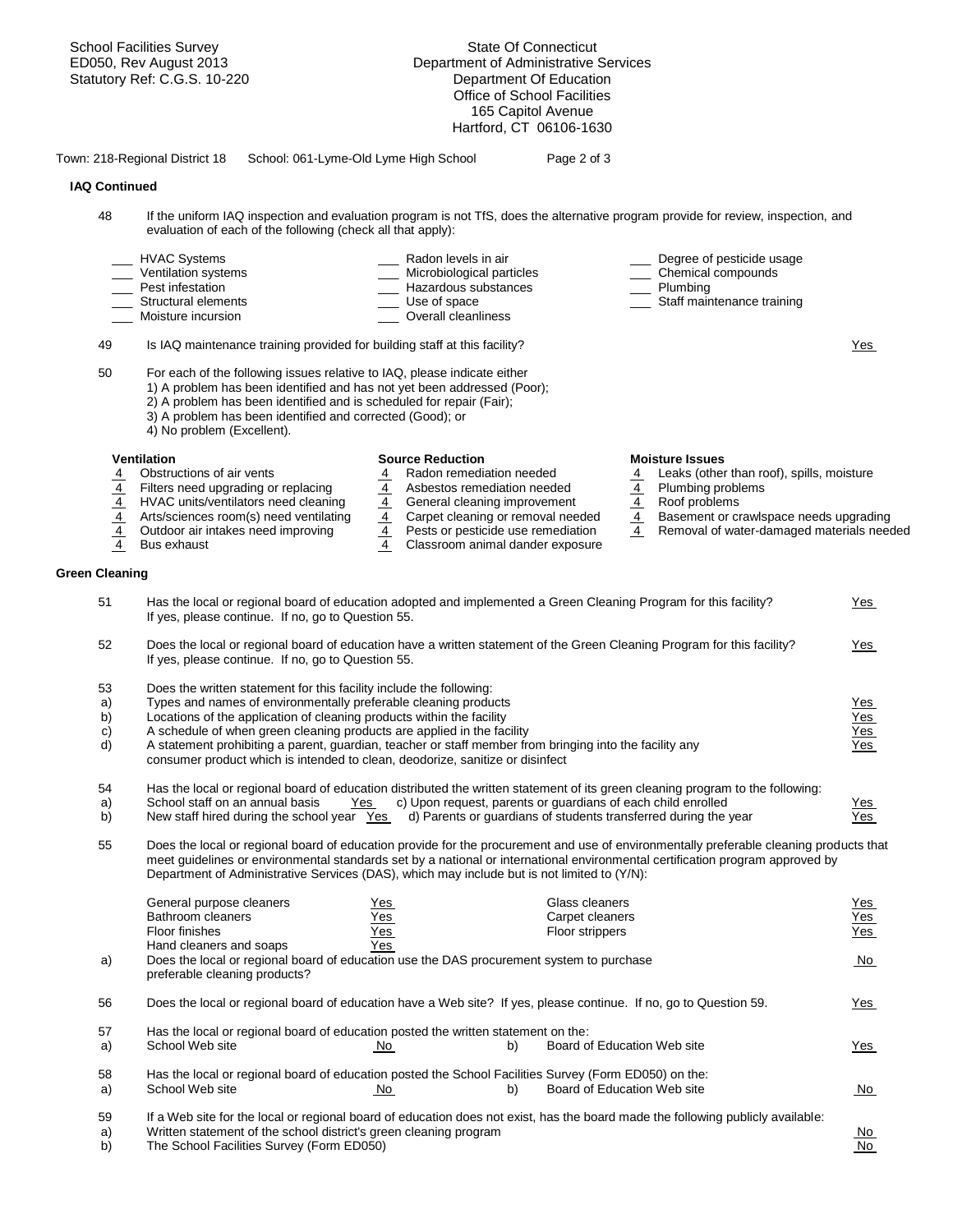**Security** 

#### School Facilities Survey State Of Connecticut Department of Administrative Services<br>Department Of Education Statutory Ref: C.G.S. 10-220 **Department Of Education** Office of School Facilities 165 Capitol Avenue Hartford, CT 06106-1630

| Town: 218-Regional District 18 | School: 061-Lyme-Old Lyme High School | Page 3 of 3 |
|--------------------------------|---------------------------------------|-------------|
|--------------------------------|---------------------------------------|-------------|

| 60       | Has a uniform security and vulnerability assessment been performed for this facility?                                                                                                                             | Yes               |
|----------|-------------------------------------------------------------------------------------------------------------------------------------------------------------------------------------------------------------------|-------------------|
| 61       | Has a school security and safety committee been established for this facility?                                                                                                                                    | <b>Yes</b>        |
| 62       | Has a school security and safety plan been developed for established for this facility?                                                                                                                           | Yes               |
| a)<br>b) | Was the school security and safety plan developed with the involvement of local officials?<br>Have school employees been provided an orientation on the school security and safety plan?                          | $Yes$<br>Yes      |
| 63<br>a) | Have crisis management procedures been developed for this facility?<br>Do the procedures have a command center organization structure based on the<br>federal National Incident Management System (NIMS)?         | <b>Yes</b><br>No  |
| 64       | Are procedures in place for managing other various types of emergencies?                                                                                                                                          | Yes               |
| 65<br>a) | Are fire drills and crisis response drills practiced periodically?<br>Has local law enforcement and other local public safety officials evaluated,<br>scored and provided fire drills and crisis response drills? | <b>Yes</b><br>Yes |
| 66       | Has a safe school climate committee been established at this facility?                                                                                                                                            | <b>Yes</b>        |
| 67       | Has the school personnel been trained in the operation and maintenance of school security infrastructure?                                                                                                         | Yes               |
|          |                                                                                                                                                                                                                   |                   |